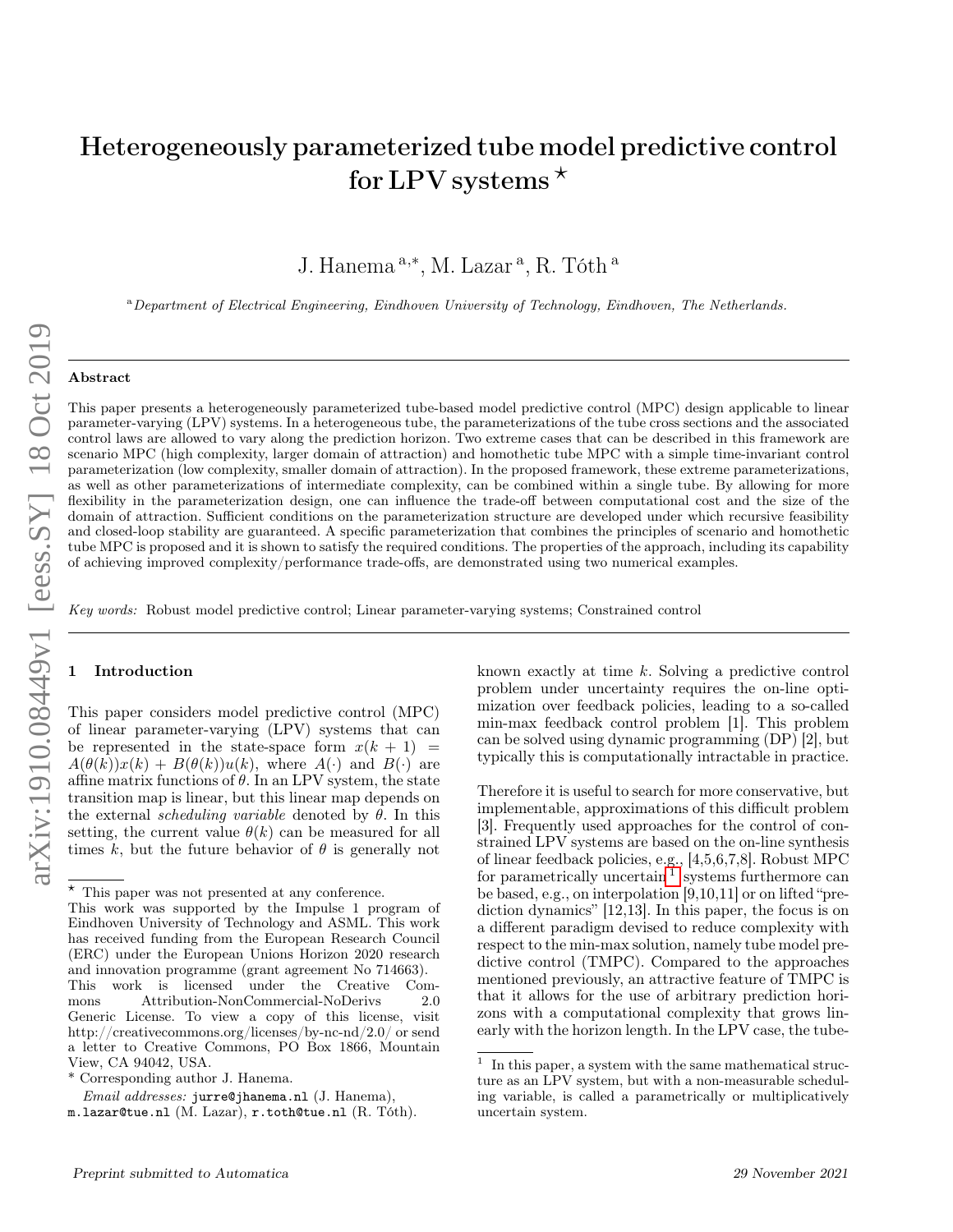based framework can be used to construct "anticipative" controllers, i.e., controllers that can take advantage of information on possible future scheduling trajectories that becomes available while the system is running [14].

Tube-based approaches were originally proposed to control constrained linear systems subject to additive disturbances [15,16,17,18,19]. The current paper however considers tube-based control of LPV systems, where the uncertainty in the future evolution of the scheduling variable enters multiplicatively instead of additively. In [15], the authors discuss the possibility of adapting their TMPC to parametrically uncertain systems, but without investigating closed-loop stability. Existing TMPC approaches for multiplicatively uncertain systems are, e.g., [20,21]. A framework for the construction of "stabilizing" tubes, with application to the predictive control of linear systems on assigned initial condition sets, was presented in [22]. An LPV TMPC based on the setting of [22] was presented in [14]: therein, the constructed tubes are homothetic to the terminal set, and the on-line optimization of parameterized feedback policies is done over vertex controllers. This approach was further extended in [23], which introduced relaxed finite-step terminal conditions into tube-based MPC.

The properties of a tube-based controller are determined to a large extent by the selected tube parameterization. Specifically, the parameterization determines how well a tube-based controller can approximate the full DP solution. A rich parameterization with many degrees of freedom (DOFs) makes it possible to achieve good control performance close to DP, but at a high associated computational cost. On the other hand, a simple parameterization can lead to efficient optimization problems, but it limits the achievable performance. Hence, a key question that motivates the work in this paper, is how to parameterize the tube to strike a good balance between computational complexity and control performance.

Typically, in the literature, a single tube parameterization is selected for the full prediction horizon: e.g., homothetic tubes with vertex controls in [15,14] or elastic tubes with additional control actions superimposed onto a linear state feedback in [21]. The restriction to one single parameterization for the full horizon limits the freedom that is available for the design of tube parameterizations that achieve favorable complexity/performance trade-offs. In TMPC of linear time-invariant (LTI) systems subject to additive disturbances, this situation is mostly resolved because it is also possible to optimize over disturbance-feedback policies in a computationally efficient manner [24,18]. However, in the case of an LPV model, the uncertainty enters multiplicatively, and it is not possible to formulate the synthesis of disturbancefeedback policies as a convex optimization problem.

Therefore, to be able to construct tube-based controllers for LPV systems that can achieve better complexity/performance trade-offs, new approaches for designing tube parameterizations are necessary. To this end, as the first contribution of this paper, the concept of heterogeneously parameterized tubes (HpTs) is introduced. In an HpT, the parameterization of the cross sections and associated controllers can vary along the prediction horizon. This removes the restriction that one single parameterization must be selected for the full prediction horizon. The new design freedom allowed by this framework can be exploited by the user to design tube parameterizations that achieve different improved complexity/performance trade-offs. A number of parameterizations from the literature can be described in the proposed framework in a unified fashion, and can be combined together to synthesize a single HpT. Possible parameterizations that can be described in the HpT framework include homothetic- and elastic tubes [15,17,19,21], but also so-called scenario tubes [25,26,27,28,29,30]. Based on the introduced HpT concept, a novel LPV MPC algorithm based on repetitive on-line construction of an HpT is developed. It is worth to point out that the recent work [31] considers a different combination of scenario and tube-based MPC, i.e., by using a scenario tree to handle parametric uncertainties and a tube to handle additive disturbances.

The second and main contribution of the paper is the development of sufficient conditions on the underlying heterogeneous parameterization, under which the resulting controller is recursively feasible and asymptotically stabilizing. As the third contribution, an implementable heterogeneous parameterization—called HpT-SF—is proposed as a specific application of the developed general HpT framework. This HpT-SF parameterization combines the principles of scenario and homothetic TMPC, providing more design DOFs that can be leveraged to achieve improved complexity/performance trade-offs.

The remainder of this paper is structured as follows. Section 2 introduces the necessary preliminaries including notation, problem setting and the concept of scheduling tubes. The concept of heterogeneously parameterized tubes (HpT) is presented in Section 3 and the TMPC algorithm based on these tubes is developed in Section 4. Conditions such that the algorithm is recursively feasible and stabilizing are given therein. Subsequently, in Section 5, a terminal cost function and an implementable heterogeneous parameterization are provided that satisfy the required assumptions. Numerical examples are provided in Section 6 to demonstrate that the HpT can potentially achieve improved complexity/performance trade-offs. Concluding remarks are given in Section 7.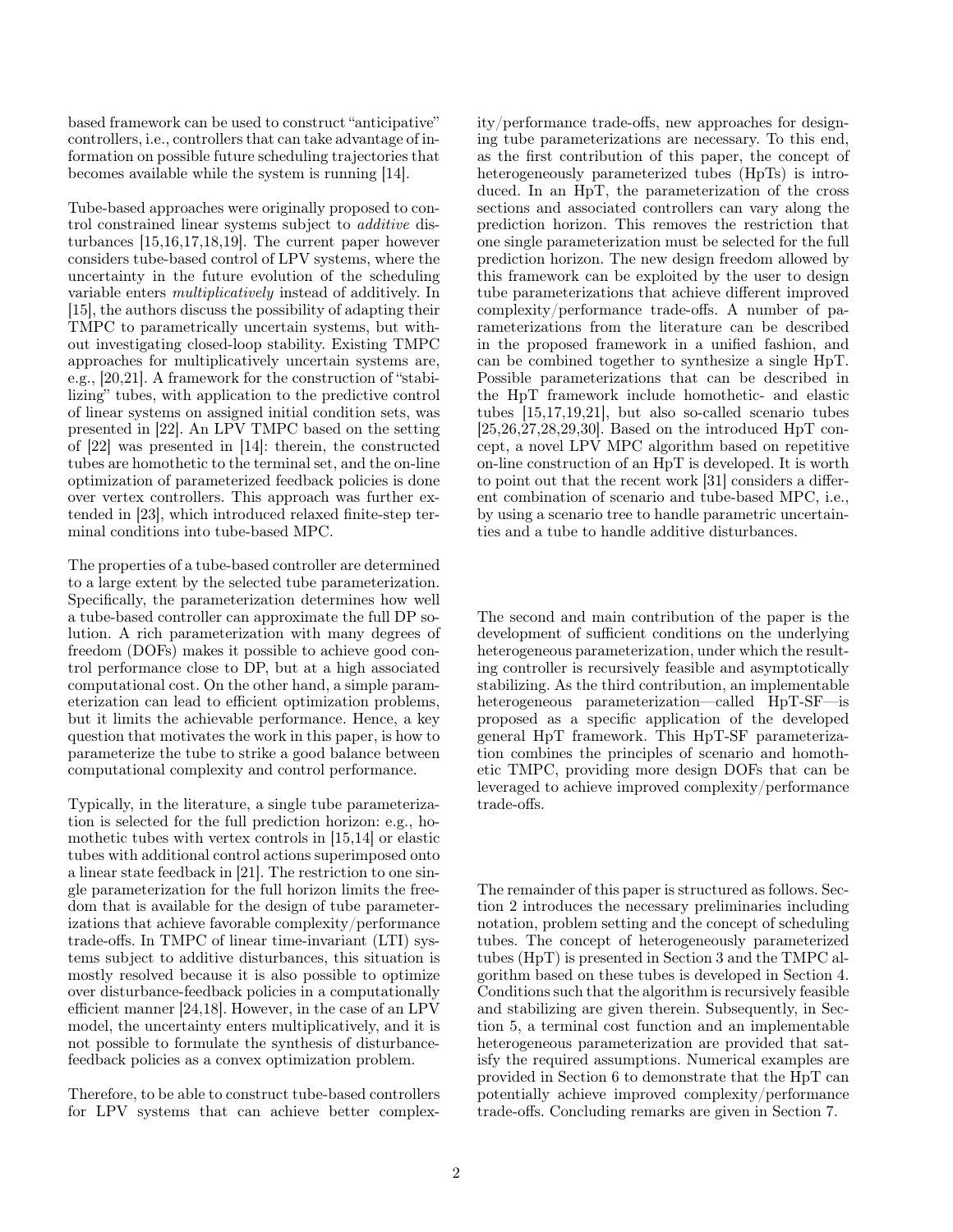# 2 Preliminaries

# 2.1 Notation and basic definitions

The set of real numbers is denoted by  $\mathbb R$  and the set of non-negative real numbers by  $\mathbb{R}_+$ . Closed and open intervals on  $\mathbb R$  are denoted by  $[a, b]$  and  $(a, b)$ , respectively. The symbol N is used to denote the set of non-negative integers (i.e., the integers including zero). Closed and open index sets on N are defined as  $[a..b] = \{i \in \mathbb{N} \mid a \leq$  $i \leq b$  and  $[a,b) = \{i \in \mathbb{N} \mid a \leq i < b\}$ , respectively. A set with a non-empty interior that contains the origin is called a proper set, and a proper set which is also compact and convex is called a PC-set. A polyhedron is a convex set that can be represented as the intersection of finitely many half-spaces. A polytope is a compact polyhedron and can equivalently be described as the convex hull of finitely many vertices. The power set of  $A \subseteq \mathbb{R}^n$ is the set of all subsets of  $A$  (including the empty set and A itself), and is denoted by  $2^{\mathcal{A}}$ . Sequences are denoted compactly as  $\{X_i\}_{i=a}^b = \{X_a, X_{a+1}, \ldots, X_b\}$ . The Minkowski sum of two sets  $\mathcal{A} \subseteq \mathbb{R}^n$  and  $\mathcal{B} \subseteq \mathbb{R}^n$  is  $\mathcal{A} \oplus \mathcal{B} = \{a+b \mid a \in \mathcal{A}, b \in \mathcal{B}\}.$  If  $a \in \mathbb{R}^n$  is a vector, define  $a \oplus B = \{a + b \mid b \in B\}$ . The N-times Cartesian product of a set  $\mathcal{A}$  is  $\mathcal{A}^N = \mathcal{A} \times \cdots \times \mathcal{A}$ . The Hausdorff distance between two sets  $A \subseteq \mathbb{R}^n$  and  $B \subseteq \mathbb{R}^n$  is

$$
d_H(\mathcal{A}, \mathcal{B}) = \max \{ \sup_{a \in \mathcal{A}} \inf_{b \in \mathcal{B}} ||a - b||, \sup_{b \in \mathcal{B}} \inf_{a \in \mathcal{A}} ||a - b|| \}
$$

where  $\|\cdot\|$  can be any vector norm on  $\mathbb{R}^n$ . The Hausdorff distance between a set  $A \subseteq \mathbb{R}^n$  and the origin is therefore

$$
d_H^0(\mathcal{A}) = d_H(\mathcal{A}, \{0\}) = \sup_{a \in \mathcal{A}} ||a||. \tag{1}
$$

A function  $f : \mathbb{R}_+ \to \mathbb{R}_+$  is of class K if it is continuous, strictly increasing, and  $f(0) = 0$ . It is in class  $\mathcal{K}_{\infty}$  if, next to being in class K,  $\lim_{\xi \to \infty} f(\xi) = \infty$ . A function  $g: \mathbb{R}_+ \to \mathbb{R}_+$  is of class  $\mathcal L$  if it is continuous, strictly decreasing, and  $\lim_{\xi \to 0} g(\xi) = 0$ . Lastly, a function h:  $\mathbb{R}_+ \times \mathbb{R}_+ \to \mathbb{R}_+$  is said to be in class  $\mathcal{KL}$  if it is class- $\mathcal K$ in its first argument and class- $\mathcal L$  in its second argument.

Define the following "set"-gauge function:

**Definition 1** [23] The set-gauge function  $\Psi_S: 2^{\mathbb{R}^n} \to$  $\mathbb{R}_+$  corresponding to a PC-set  $\check{S} \subset \mathbb{R}^n$  is

$$
\Psi_S(X) = \sup_{x \in X} \psi_S(x) = \inf \{ \gamma \ge 0 \mid X \subseteq \gamma S \}.
$$

2.2 Problem setting

We consider a constrained LPV system, represented by the following LPV state-space (LPV-SS) equation

$$
x(k+1) = A(\theta(k))x(k) + B(\theta(k))u(k), \ k \in \mathbb{N}, \quad (2)
$$

with the initial condition  $x(0) = x_0$ , and where  $u : \mathbb{N} \to$  $\mathbb{U} \subseteq \mathbb{R}^{n_u}$  is the input,  $x : \mathbb{N} \to \mathbb{X} \subseteq \mathbb{R}^{n_x}$  is the state variable, and  $\theta : \mathbb{N} \to \Theta \subseteq \mathbb{R}^{n_{\theta}}$  is the scheduling signal. The sets  $\mathbb U$  and  $\mathbb X$  are the input and state constraint sets, while  $\Theta$  is called the scheduling set. The matrices  $A(\theta)$ and  $B(\theta)$  in (2) are affine functions of  $\theta$ , i.e.,

$$
A(\theta) = A_0 + \sum_{i=1}^{n_{\theta}} \theta_i A_i
$$
,  $B(\theta) = B_0 + \sum_{i=1}^{n_{\theta}} \theta_i B_i$ ,

where  $(A_i, B_i)$ ,  $i \in [0..n_{\theta}]$ , are conformable matrices. The following standing assumptions are made.

Assumption 2 The system represented by (2) satisfies:

- (i) The values  $x(k)$  and  $\theta(k)$  can be measured at every time  $k \in \mathbb{N}$ .
- (ii) The sets  $X$  and  $U$  are polytopic PC-sets.

The problem addressed in this paper is to design a controller  $K_{\text{mpc}} : \mathbb{X} \times \Theta \times \mathbb{N} \to \mathbb{U}$ , such that the origin is a regionally asymptotically stable equilibrium of the closed-loop system represented by

$$
x(k+1) = A(\theta(k)) x(k) + B(\theta(k)) K_{\text{mpc}}(x(k), \theta(k), k)
$$
  
=  $\Phi(x(k), \theta(k), k)$  (3)

with initial condition  $x(0) = x_0$ . If the origin is an asymptotically stable equilibrium of (3), then  $x(k) \to 0$ as  $k \to \infty$  for all possible signals  $\theta : \mathbb{N} \to \Theta$ . Because the system is subject to state and input constraints, this convergence can typically not be attained for all initial conditions  $x_0 \in \mathbb{X}$ . Therefore, regional asymptotic stability is considered, which is formally defined as follows.

**Definition 3** Let  $\mathbf{x}(k|\theta, x_0)$  denote the solution  $x(k)$  of (3) for a given scheduling signal  $\theta : \mathbb{N} \to \Theta$  and for the initial state  $x(0) = x_0$ . The origin is said to be a regionally asymptotically stable equilibrium of (3), if there exists a  $\mathcal{KL}$ -function  $\beta$  and a proper compact set  $\mathcal{X} \subseteq \mathbb{X} \subset \mathbb{R}^{n_{\mathbf{x}}}$  such that  $\|\mathbf{x}(k|\theta, x_0)\| \leq \beta(\|x_0\|, k)$  for all possible scheduling signals  $\theta : \mathbb{N} \to \Theta$ , for all  $x_0 \in \mathcal{X}$ , and for all  $k \in \mathbb{N}$ .

**Definition 4** A function  $V : \mathbb{R}^{n_x} \times \mathbb{N} \to \mathbb{R}$  is a (regional, time-varying) Lyapunov function on an invariant proper and compact set  $\mathcal{X} \subseteq \mathbb{X} \subset \mathbb{R}^{n_{\mathbf{x}}}$  for (3) if

- (i) There exist  $\mathcal{K}_{\infty}$ -functions  $\underline{v}, \overline{v}$  such that for all  $(x, k) \in \mathcal{X} \times \mathbb{N} \colon \underline{v}(\Vert x \Vert) \leq V(x, k) \leq \overline{v}(\Vert x \Vert);$
- (ii) There exists a K-function  $\delta$  such that for all  $(x, \theta, k) \in \mathcal{X} \times \Theta \times \mathbb{N}$ :  $V (\Phi(x, \theta, k), k + 1) \leq$  $V(x, k) - \delta(||x||)$ .

The next lemma is used to verify the regional asymptotic stability property of Definition 3.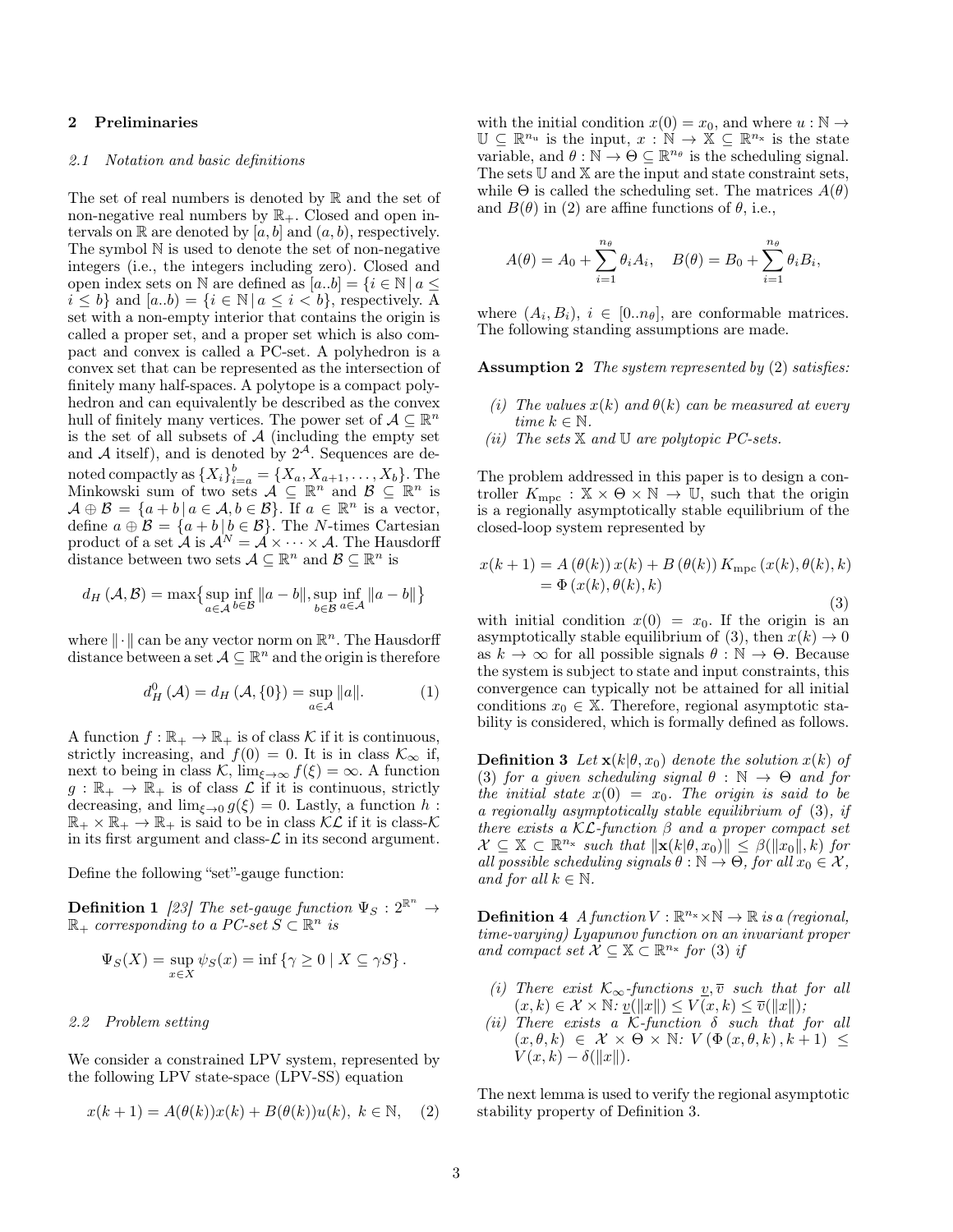Lemma 5 [32,33] If there exists a regional time-varying  $Lyapunov$  function satisfying Definition 4, then the origin is a regionally asymptotically stable equilibrium of (3) in the sense of Definition 3.

## 2.3 Scheduling tubes and anticipative control

The value  $\theta(k)$  of the scheduling variable can be measured at each time instant  $k$ . In principle, for future time instants  $k + i$ ,  $i \in [1..\infty)$  it is only known that

$$
\theta(k+i) \in \Theta,\tag{4}
$$

but this assumption can be too restrictive. In many applications it is known that the scheduling variable can not jump instantaneously over its full range, but evolves according to a bounded rate-of-variation (ROV) [7,8]. This means that there is a  $\delta\theta$  such that for all  $k \in \mathbb{N}$ ,

$$
|\theta(k+1) - \theta(k)| \le \delta\theta. \tag{5}
$$

Thus, the future values  $\theta(k+i)$  are known to belong to a "cone" expanding outwards from the current point  $\theta(k)$ .

In some other cases, the scheduling variable corresponds to a signal that is controlled to follow a reference, allowing its future evolution to be predicted with high confidence. This can be described by defining a nominal signal  $\theta : \mathbb{N} \to \Theta$  and an uncertainty  $\Delta \subseteq \Theta$  such that

$$
\forall i \in [0..\infty): \ \theta(k+i) \in (\bar{\theta}(k+i) \oplus \Delta) \cap \Theta. \tag{6}
$$

If the representation (2) embeds a non-linear system and its state is controlled to track a reference trajectory, at each future time instant the state variable belongs to a set  $\mathbb{X}_i \subseteq \mathbb{X}$  around this reference. In an embedding, there is a known relation  $\theta = T(x)$  [34]. This gives a description of possible future scheduling trajectories

$$
\forall i \in [0..\infty): \ \theta(k+i) \in \{T(x) \,|\, x \in \mathbb{X}_i\} \,. \tag{7}
$$

The situations of  $(4)$ – $(7)$  represent particular instances of knowledge on possible future trajectories of  $\theta$ . To provide a framework in which these and other cases can be described, the notion of "scheduling tube" is introduced.

**Definition 6** A scheduling tube  $\Theta$  of length N is a sequence of sets  $\mathbf{\Theta} = {\Theta_0, \ldots, \Theta_{N-1}} = {\Theta_i}_{i=0}^{N-1}$  where  $\forall i \in [0..N-1]: \Theta_i \subseteq \Theta$ , or equivalently,  $\Theta \subseteq \Theta^N$ .

In the MPC presented in this paper, at each sampling instant  $k$ , a new scheduling tube is constructed such that it contains the expected future variation of the scheduling variable. Due to the availability of the measurement  $\theta(k)$ , the scheduling tube is typically constructed such that  $\Theta_0 = {\theta(k)}$ . Then it is assumed that at each instant  $k + i$  with  $i \in [0..N-1], \theta(k+i) \in \Theta_i$  holds. The



Fig. 1. Example of two different scheduling tubes according to cases  $(5)$  (top) and  $(6)$  (bottom).

sets  $\Theta_i$  can be generated using any one of (4)–(7), or in any other way that fits the application (Figure 1).

An operator that can be used to "order" scheduling tubes is formally defined next.

**Definition 7** Let  $\Theta = {\Theta_i}_{i=0}^{N-1} \subseteq \Theta^N$  and  $\Theta' =$  ${\{\Theta'_{i}\}}_{i=0}^{N-1} \subseteq \Theta^N$  be two scheduling tubes of length  $N.$  The relation  $\Theta' \subseteq \Theta$  is satisfied if and only if  $\forall i \in \mathbb{N}_{[0,N-2]} : \Theta'_i \subseteq \overline{\Theta}_{i+1}.$ 

In Section 4, Definition 7 will be used in proving recursive feasibility of the MPC scheme. In this paper, for computational reasons, it is assumed that all sets in a scheduling tube  $\Theta$  are polytopes. For notational simplicity it is assumed that these polytopes are all represented as the convex hulls of equally many vertices:

Assumption 8 Let  $\Theta \subseteq \Theta^N$  be a scheduling tube according to Definition 6. Then, every set  $\Theta_i$  is a polytope described as the convex hull of  $q_{\theta}$  vertices, i.e.,  $\forall i \in$  $[1..N-1]: \Theta_i = \text{convh}\{\bar{\theta}_i^1, \ldots, \bar{\theta}_i^{\bar{q}_{\theta}}\}.$ 

## 3 HpTMPC: fundamentals

Section 3.1 introduces the concepts of heterogeneously parameterized tubes (HpTs), heterogeneous parameterization structure, the tube synthesis problem, and the notion of a domain of attraction (DOA). Next, the class of cost functions considered in the developed MPC approach is introduced in Section 3.2.

# 3.1 Parameterized tube synthesis

Before proceeding, a few preliminaries need to be covered. Define the one-step forward reachable set—or image—of a set  $X \subset \mathbb{R}^{n_x}$  for the dynamics (2) under a given controller, and for a corresponding scheduling set, as follows.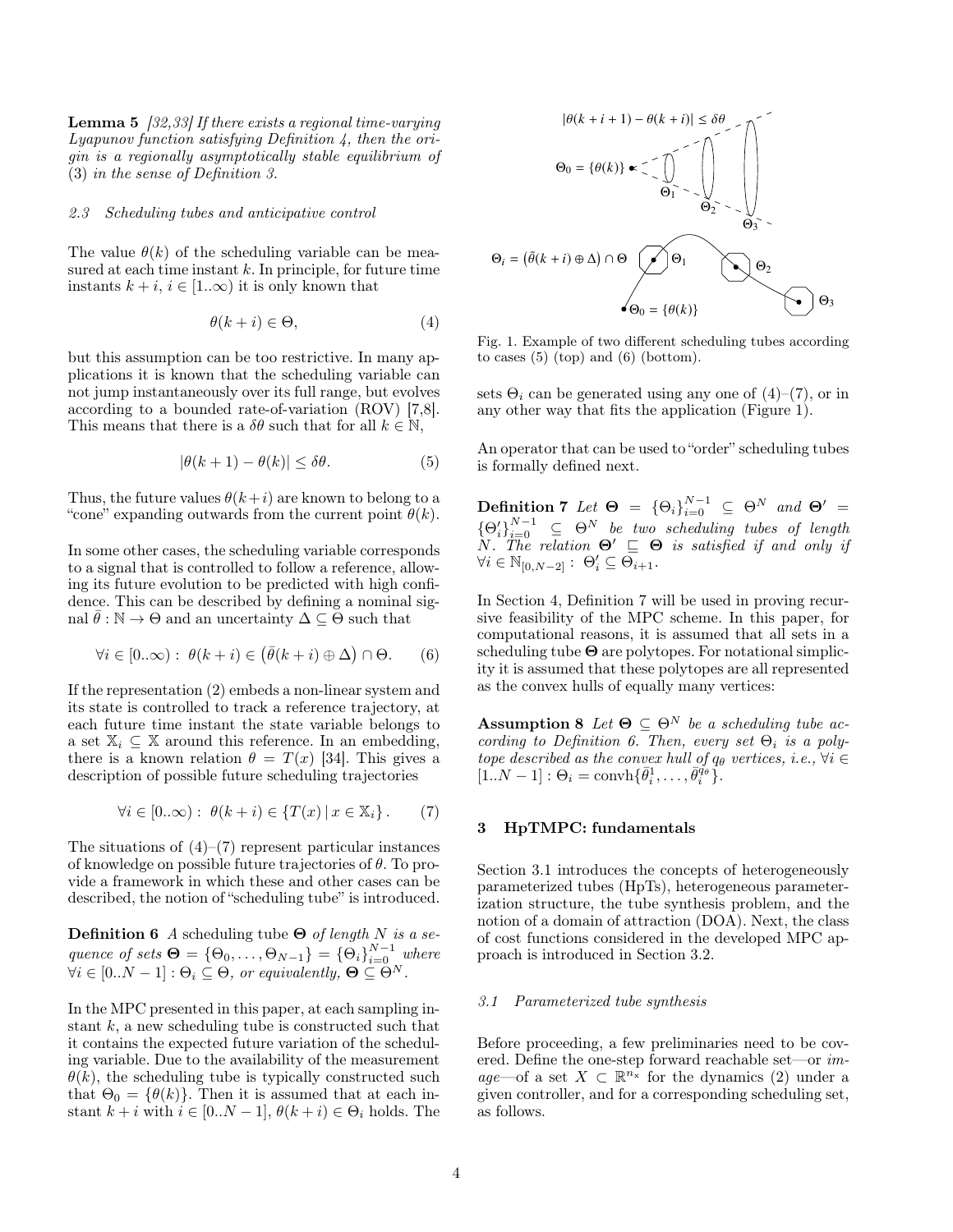Definition 9 The controlled image of a set for a constrained LPV system represented by the LPV-SS representation with a given controller  $K : X \times \Theta \to \mathbb{U}$  is the  $map \ \mathcal{I}(\cdot, \cdot | K) : 2^{\breve{X}} \times 2^{\Theta} \to 2^{\mathbb{R}^{n_{\chi}}}$  defined by  $\mathcal{I}(X, \Theta | K) =$  ${A(\theta)x + B(\theta)K(x, \theta) \mid x \in X, \theta \in \Theta}.$ 

The following inclusion result is directly implied from Definition 9:

**Lemma 10** Let  $K : X \times \Theta \rightarrow \mathbb{U}$ . For any subset  $X' \times \Theta$  $\Theta' \subseteq X \times \Theta$ , it holds  $\mathcal{I}(X', \Theta'|K) \subseteq \mathcal{I}(X, \Theta|K)$ .

In what follows, it is useful to consider controllers  $K(\cdot, \cdot)$ that satisfy some additional properties. These properties are summarized here under the name of continuous and positively homogeneous of degree one  $(\mathcal{CH}_1)$ :

**Definition 11** A controller  $K : X \times \Theta \rightarrow \mathbb{U}$  is  $\mathcal{CH}_1$  if it is  $(i)$  a continuous function<sup>[2](#page-4-0)</sup> of its input arguments  $(x, \theta) \in X \times \Theta$ , and (ii) positively homogeneous of degree one in the sense that  $\forall \alpha \in \mathbb{R}_+ : K(\alpha x, \theta) = \alpha K(x, \theta)$ .

Because the representation (2) is also homogeneous, the limitation to  $\mathcal{CH}_1$  controllers is not restrictive. In the definition of a tube, so-called second-order functions will be used to describe parameterized control policies:

**Definition 12** A function  $f : A \rightarrow B$  is called firstorder if both A and B are subsets of real vector spaces. The function f is called second-order if it returns another first-order function, *i.e.*, if  $A$  is a subset of a real vector space but  $\mathcal B$  is a subset of all first-order functions  $g: \mathcal C \to$  $D$  (i.e., with  $C$ ,  $D$  being subsets of real vector spaces).

Higher-order functions are widely used in computer science as useful abstractions [35, Chapter 1.3]. A simple second-order function is  $g: \mathbb{R} \to (\mathbb{R}^n \to \mathbb{R}^n)$ ,  $g(c) =$  $(x \mapsto cx)$ . It is then possible to say, e.g.,  $h = g(2)$  meaning that h is the function  $h : \mathbb{R}^n \to \mathbb{R}^n$ ,  $h(x) = 2x$ .

The concept of a tube can now be defined.

**Definition 13** Let  $\mathbf{\Theta} \subseteq \Theta^N$  be given according to Definition 6. A tube of length N is a pair  $\mathbf{T} = (\mathbf{X}, \mathbf{K}) =$  $(X_i)_{i=0}^N$ ,  $\{K_i\}_{i=0}^{N-1}$  where  $X_i \subseteq \mathbb{R}^{n_x}$  are sets and where  $\hat{K}_i: X_i \times \Theta_i \rightarrow \mathbb{U}$  are  $\mathcal{CH}_1$  control laws such that for all  $i \in [0..N-1]$ , the condition  $\mathcal{I}(X_i,\Theta_i|K_i) \subseteq X_{i+1} \cap \mathbb{X}$ holds. Each set  $X_i$  is called a cross section.

The length  $N$  of the tube in Definition 13 is called the prediction horizon. The cross sections  $X_i$  are not necessarily subsets of the state constraints. Requiring this would be conservative, because the cross sections are supersets of the sets of reachable states given by  $\mathcal{I}(\cdot, \cdot | \cdot)$  [22]. Therefore, in Definition 13, only the reachable states given by  $\mathcal{I}(\cdot, \cdot | \cdot)$  are required to satisfy the state constraints. The following should also be kept in mind:

Remark 14 It is important to remember the difference between a "tube" (a synthesized sequence of sets in the state space with associated controllers, Definition 13) and a "scheduling tube" (a sequence of sets describing possible future values of the scheduling variable, Definition 6).

As all necessary notions have been introduced, a heterogeneously parameterized tube is defined next.

**Definition 15** Let  $T$  be a tube according to Definition 13. For all  $i \in \mathbb{N}_{[0,N]}$ , introduce parameter sets  $\mathbb{P}(i) = \mathbb{P}^{x}(i) \times \mathbb{P}^{k}(i)$ . A tube **T** is a heterogeneously parameterized tube (HpT) if it satisfies:

- (i) For all  $i \in \mathbb{N}_{[0,N]}$ , there is a set-valued function  $P^{\text{x}}\left(\cdot|i\right): \mathbb{P}^{\text{x}}(i) \rightarrow 2^{\mathbb{R}^{n_{\text{x}}}}$  and there exists a parameter  $p_i^{\mathbf{x}} \in \mathbb{P}^{\mathbf{x}}(i)$  such that  $X_i = P^{\mathbf{x}}(p_i^{\mathbf{x}}|i)$ .
- (ii) For all  $i \in \mathbb{N}_{[0,N-1]}$ , there is a second-order function  $P^{\rm k}(\cdot|i): \mathbb{P}^{\rm k}(i) \to (X_i \times \Theta_i \to \mathbb{U})$  and there exists a parameter  $p_i^k$   $\in$   $\mathbb{P}^k(i)$  such that  $K_i$  =  $P^{\rm k}(p_i^{\rm k}|i)$ .

Furthermore, define the shorthand

$$
P(p|i) = (P^{\rm x}(p^{\rm x}|i), P^{\rm k}(p^{\rm k}|i))
$$

where  $p = (p^x, p^k)$ .

The distinguishing feature of the parameterization proposed in the above definition, and the reason why it is called a heterogeneous parameterization, is that the sets  $\mathbb{P}(i)$  and functions  $P(\cdot|i)$  can be different for every prediction time instant  $i \in \mathbb{N}_{[0,N]}$ . If the sets and functions in Definition 15 are chosen to be independent of  $i$ , the setup of [14] (equivalently, the setup of [23] with  $M = 1$ ) is recovered. With the above definition, a heterogeneous parameterization structure can be associated.

Definition 16 A heterogeneous parameterization structure  $P_N$  is defined as the sequence of pairs

$$
\mathcal{P}_N = \{(\mathbb{P}(0), P(\cdot|0)), \ldots, (\mathbb{P}(N), P(\cdot|N))\}.
$$

The parameterization structure  $\mathcal{P}_N$  has to be selected during the control design and determines the computational complexity and the achievable performance of the resulting controller. In what follows, a tube is called feasible if it satisfies an initial condition constraint and a terminal constraint. Given a structure  $\mathcal{P}_N$ , the set of such feasible tubes  $\mathcal{T}_N(\cdot, \cdot | \mathcal{P}_N)$  can be defined as

$$
\mathcal{T}_N(x, \Theta | \mathcal{P}_N) = \{ \mathbf{T} | \mathbf{T} \text{ satisfies Def. 15 with} \newline X_0 = \{x\} \text{ and } X_N \subseteq X_f \} \quad (8)
$$

<span id="page-4-0"></span><sup>&</sup>lt;sup>2</sup> Continuity of  $K(\cdot, \cdot)$  ensures that  $u = K(x, \theta)$  is welldefined (i.e., single-valued) for all  $(x, \theta)$  on its domain  $X \times \Theta$ .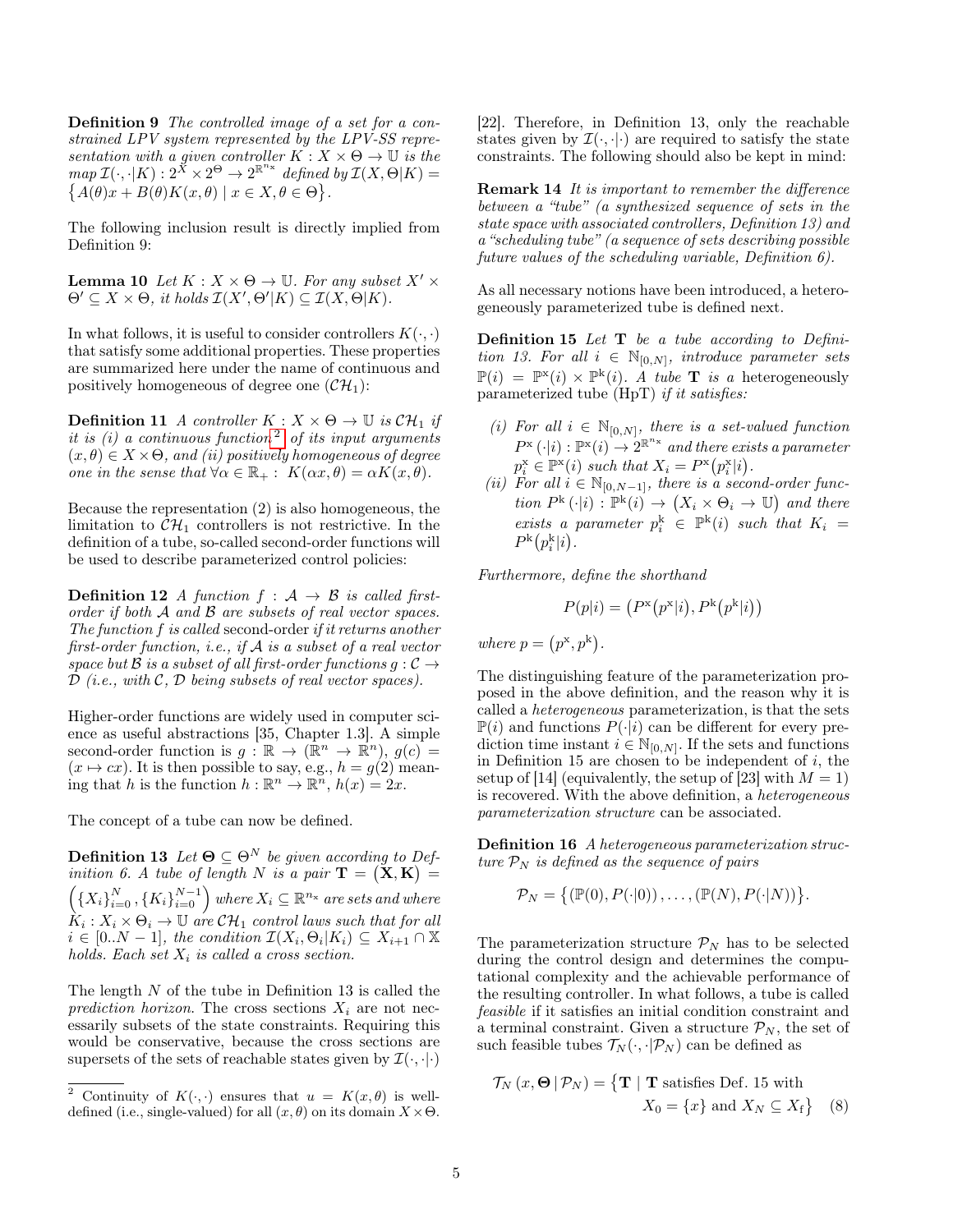

Fig. 2. A "feasible" tube  $\mathbf{T} \in \mathcal{T}_N(x, \Theta | \mathcal{P}_N)$  in a two-dimensional state space with  $N = 4$ . Recall that  $\mathbf{\Theta} = {\Theta_i}_{i=0}^{N-1}$ .

where  $X_f \subseteq \mathbb{X}$  is a terminal set. An example of a feasible tube is depicted in Figure 2. Selecting from this set a single tube that optimizes a given performance criterion is done by solving the tube synthesis problem

$$
V(x, \Theta | \mathcal{P}_N) = \min_{\mathbf{T}} J_N(\mathbf{T}, \Theta)
$$
  
subject to  $\mathbf{T} \in \mathcal{T}_N(x, \Theta | \mathcal{P}_N)$ , (9)

where

$$
J_N(\mathbf{T}, \mathbf{\Theta}) = \sum_{i=0}^{N-1} \ell(X_i, K_i, \Theta_i) + F(X_N)
$$
 (10)

is a finite-horizon cost function with  $\ell(\cdot, \cdot, \cdot)$  being the stage cost and  $F(\cdot)$  being the terminal cost. The terminal cost  $F(\cdot)$  must be chosen such that closed-loop stability is guaranteed. The function  $V(\cdot, \cdot)$  in (9) is called the value function, and an optimizer of (9) is denoted as

$$
\mathbf{T}^{\star} = \left( \{ X_i^{\star} \}_{i=0}^N, \{ K_i^{\star} \}_{i=0}^{N-1} \right), \tag{11}
$$

where by definition,  $V(x, \Theta | \mathcal{P}_N) = J_N(\mathbf{T}^*, \Theta)$ . The DOA is the set of initial states for which a feasible tube  $\mathbf{T} \in \mathcal{T}_N(x, \mathbf{\Theta} | \mathcal{P}_N)$  exists, and is formally defined as follows.

**Definition 17** For a given sequence  $\Theta \subseteq \Theta^N$ , the domain of attraction (DOA) of the closed-loop system (3) under a controller defined by (9) is

$$
\mathcal{X}_N\left(\mathbf{\Theta} \,|\, \mathcal{P}_N\right) = \{x \in \mathbb{X} \,|\, \mathcal{T}_N\left(x, \mathbf{\Theta} \,|\, \mathcal{P}_N\right) \neq \emptyset\} \,.\tag{12}
$$

# 3.2 Cost function design

In this section, the class of stage cost functions used in the developed MPC approach is presented. Sufficient conditions on the terminal cost  $F(\cdot)$  under which the value function  $V(\cdot, \cdot)$  can be bounded by a pair of  $\mathcal{K}_{\infty}$ functions are provided. The norm-based stage cost

$$
\ell(X, K, \Theta) = \max_{(x, \theta) \in X \times \Theta} \left( \|Qx\|^c + \|RK(x, \theta)\|^c \right) \tag{13}
$$

is proposed where  $\|\cdot\|$  can be any vector norm,  $c \geq 1$ , and  $(Q, R) \in \mathbb{R}^{n_q \times n_x} \times \mathbb{R}^{n_r \times n_x}$  are full column rank matrices

corresponding to tuning parameters. Several properties of (13) are important to guarantee stability of the MPC algorithm presented in this paper. These are summarized in the following proposition.

**Proposition 18** In what follows, let  $K : X \times \Theta \rightarrow \mathbb{U}$  be  $a \mathcal{CH}_1$ -controller.

- (i) For all subsets  $X' \times \Theta' \subseteq X \times \Theta$ , it holds that  $\ell(X', K, \Theta') \leq \ell(X, K, \Theta).$
- (ii) There exists  $a \overrightarrow{\mathcal{K}_{\infty}}$ -function  $\underline{\ell}$  such that  $\underline{\ell}(d_H^0(X)) \leq \ell(X, K, \Theta).$
- (iii) The stage cost is homogeneous of degree c in the sense that for all  $\alpha \in \mathbb{R}_+$ ,  $\ell(\alpha X, K, \Theta) =$  $\alpha^{c}\ell(X,K,\Theta).$

**PROOF.** Proof of  $(i)$ . This follows from the definition of (13) in terms of the maximum over a compact set.

*Proof of (ii).* From (13),  $\max_{x \in X} ||Qx||^c \le \ell(X, K, \Theta)$ . As Q is assumed to be full column rank,  $x \mapsto ||Qx||$ is a norm (in particular,  $||Qx|| = 0$  if and only if  $x = 0$ . All norms in finite-dimensional vector spaces are equivalent, hence  $\exists \alpha > 0 : \alpha ||x|| \leq ||Qx||$ , implying that  $\alpha \max_{x \in X} ||x|| = \alpha d_H^0(X) \leq \max_{x \in X} ||Qx||$ . This directly leads to  $(\alpha d_H^0(X))^c \leq (\max_{x \in X} ||Qx||)^c =$  $\max_{x \in X} ||Qx||^c$ , proving the statement with  $\ell(\xi)$  =  $(\alpha \xi)^c$ .

*Proof of (iii)*. This is direct from the  $\mathcal{CH}_1$ -property of  $K(\cdot, \cdot)$  combined with homogeneity of the norm  $\|\cdot\|$ .  $\Box$ 

To prove closed-loop stability of a predictive controller, the usual approach is to show that the value function  $V(\cdot, \cdot | \cdot)$  of (9) is a Lyapunov function in the sense of Definition 4. An important first step, then, is to show that the value function satisfies Definition 4.(i), i.e., to show that it can be upper- and lower bounded by a pair of  $\mathcal{K}_{\infty}$ -functions. The remainder of this section is devoted to proving, under some assumptions, the existence of these bounds. Besides the stage cost (13), the finitehorizon cost function (10) also contains a terminal cost. An explicit construction of a suitable terminal cost will be given later in Section 5. For now, the following necessary assumptions on the terminal cost are made.

Assumption 19 Consider the terminal cost function  $F(\cdot): 2^{\overline{\mathbb{R}}^{n_{\mathbf{x}}}} \to \mathbb{R}_+$  in (10).

- (i) Let c have the same value as in  $(13)$ . The function  $F(\cdot)$  is homogeneous of degree c in the sense that for all  $\alpha \in \mathbb{R}_+$ ,  $F(\alpha X) = \alpha^c F(X)$ .
- (ii) There exist  $\mathcal{K}_{\infty}$ -functions  $\underline{F}, F$  such that for all  $X \subseteq X_f$ ,  $\underline{F}(d_H^0(X)) \leq F(X) \leq \overline{F}(d_H^0(X)).$

By Proposition 18.(iii) and Assumption 19.(i), the function  $J_N(\cdot, \cdot)$  is homogeneous of degree c in the sense that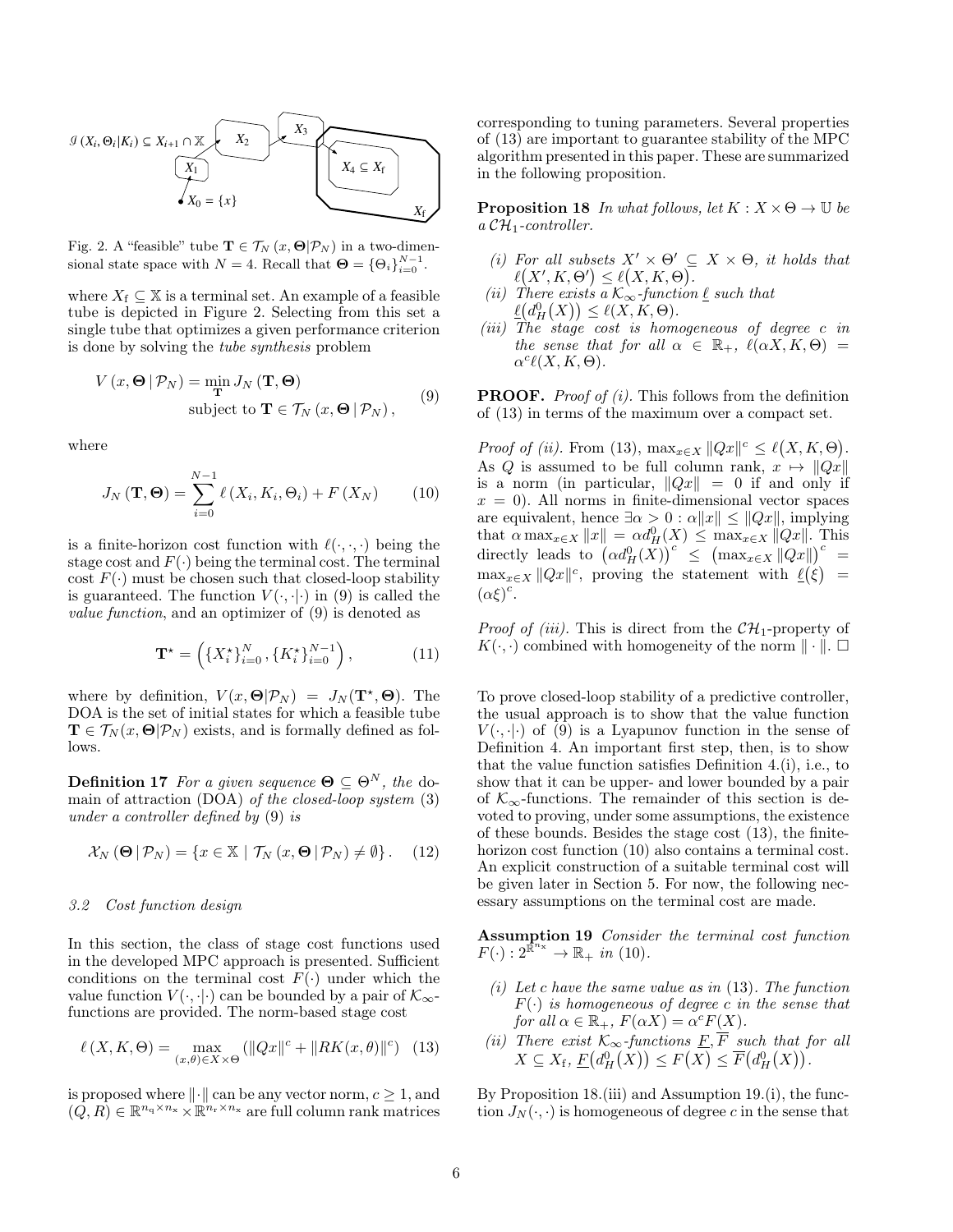$\forall \alpha \in \mathbb{R}_+ : J_N(\alpha \mathbf{T}, \mathbf{\Theta}) = \alpha^c J_N(\mathbf{T}, \mathbf{\Theta}).$  Define the scalar multiple of a tube as  $\alpha \mathbf{T} = (\{\alpha X_i\}_{i=0}^N, \{K_i\}_{i=0}^{N-1})$ . The main result of this section can now be proven.

**Proposition 20** Assume that  $X_f$  in (9) is a PC-set. Then, there exist  $\mathcal{K}_{\infty}$ -functions  $\underline{v}, \overline{v}$  such that for all  $x \in$  $\overline{X}$  and  $\Theta \subseteq \Theta^N$  for which (9) is feasible, it holds that  $\underline{v}(\Vert x \Vert) \leq V(x, \Theta | \mathcal{P}_N) \leq \overline{v}(\Vert x \Vert).$ 

PROOF. The lower bound is established trivially as  $V(x, \Theta | \mathcal{P}_N) \geq \ell(||x||)$ . Let ∂S denote the boundary of a set S and let  $\phi(x) = \psi_{\mathcal{X}_N(\Theta)}(x)$ . The domain of attraction  $\mathcal{X}_N(\Theta)$  of (9) for a given sequence  $\Theta$  is proper and compact. Representation (2) is homogeneous of degree one in  $(x, u)$ , and  $(X_f, \mathbb{X}, \mathbb{U})$  are PC-sets. Therefore, the existence of a  $\mathbf{T} \in \mathcal{T}_N(x, \mathbf{\Theta} | \mathcal{P}_N)$  implies that for all  $\alpha \in$ [0, 1], there exists a  $\mathbf{T}^{\circ} = \alpha \mathbf{T} \in \mathcal{T}_N(\alpha x, \mathbf{\Theta} | \mathcal{P}_N)$ . Hence, for any  $x \in \mathcal{X}_N(\Theta)$  it holds that  $x \in \phi(x) \partial \mathcal{X}_N(\Theta)$ , and

$$
V(x, \Theta | \mathcal{P}_N) \leq \max_{x \in \phi(x) \partial \mathcal{X}_N(\Theta)} V(x, \Theta | \mathcal{P}_N)
$$
  
= 
$$
\max_{x \in \partial \mathcal{X}_N(\Theta)} V(\phi(x)x, \Theta | \mathcal{P}_N).
$$
 (14)

Because the cost function is homogeneous of degree  $c$ , it follows that  $J_N(\mathbf{T}^\circ, \mathbf{\Theta}) = \alpha^c J_N(\mathbf{T}, \mathbf{\Theta})$ . Now note that, for all  $x \in \mathcal{X}_N(\Theta)$ ,  $\phi(x) \in [0,1]$  holds, and that the solution T<sup>°</sup> is feasible but not necessarily optimal for the initial state  $\alpha x$ . Combining these facts with (14) yields

$$
V(x, \Theta | \mathcal{P}_N) \le \max_{x \in \partial \mathcal{X}_N(\Theta)} V(\phi(x)x, \Theta | \mathcal{P}_N)
$$
  
\$\le \phi^c(x) \max\_{x \in \partial \mathcal{X}\_N(\Theta)} V(x, \Theta | \mathcal{P}\_N).\$ (15)

Because  $(X_f, \mathbb{X}, \mathbb{U})$  are compact, it can be assumed that there exists a constant  $\hat{V} > 0$  such that

$$
\max_{x \in \partial \mathcal{X}_N(\Theta)} V(x, \Theta | \mathcal{P}_N) \leq \hat{V}.
$$
 (16)

As  $\phi(\cdot)$  is the gauge function of a proper and compact set, there exists a  $\mathcal{K}_{\infty}$ -function  $\overline{\phi}$  such that for all  $x \in$  $\mathbb{R}^{n_x}$ :  $\phi(x) \leq \overline{\phi}(\|x\|)$  [23, Lemma 1]. Combining this with (15)-(16) gives that  $\overline{v}(\xi) = (\overline{\phi}(\xi))^c \hat{V}$  is a  $\mathcal{K}_{\infty}$ -upper bound on  $V(\cdot, \Theta | \mathcal{P}_N)$ .

#### 4 HpTMPC: prototype algorithm

In this section, the HpTs introduced previously are used to construct a stabilizing MPC algorithm.

# 4.1 Parameterization conditions

In this subsection, a number of conditions is presented that allows for the derivation of a recursively feasible and stabilizing MPC algorithm. These conditions come as a set of assumptions on (i) the existence of a terminal set and local controller, (ii) the parameterization structure  $\mathcal{P}_N$ , and (iii) the cost function  $J_N(\cdot, \cdot)$ . First, two preliminary definitions are provided.

**Definition 21** A PC-set  $X \subseteq \mathbb{X}$  is called controlled  $\lambda$ contractive for an LPV-SS representation  $(2)$ , if there exists a local  $\mathcal{CH}_1$ -controller  $K : X \times \Theta \rightarrow \mathbb{U}$  such that  $\lambda = \inf \{ \mu \geq 0 \mid \mathcal{I}(X, \Theta | K) \subseteq \mu X \} < 1.$ 

Given a controller  $K : X \times \Theta \to \mathbb{U}$ , it will turn out to be useful to consider controllers that are "the same" as  ${\cal K}$  on a subset of the original domain  $X \times \Theta$ . Formally, the set of restrictions of a controller can be defined as follows.

**Definition 22** Let  $K : X \times \Theta \rightarrow \mathbb{U}$ . The set of restrictions of K to the subset  $X' \times \Theta' \subseteq X \times \Theta$  is

$$
\mathcal{R}(K | X', \Theta') = \{K' : X' \times \Theta' \to \mathbb{U} \mid
$$
  

$$
\forall (x, \theta) \in X' \times \Theta' : K'(x, \theta) = K(x, \theta) \}.
$$

The first set of assumptions required for deriving a recursively feasible and stabilizing MPC can now be stated.

**Assumption 23** The terminal set  $X_f$  in (9) is controlled  $\lambda$ -contractive in the sense of Definition 21. (Recall that a local controller which renders  $X_f$   $\lambda$ -contractive in this sense, is denoted as  $K_f: X_f \times \Theta \to \mathbb{U}$ .)

With Assumption 23 in place, the first step towards proving recursive feasibility can be made. The next lemma on the existence of "successor tubes" is required first.

**Lemma 24** Let  $N \in \mathbb{N}_{[1,\infty)}$ , let  $\mathcal{P}_N$  be a heterogeneous parameterization structure according to Definition 16, and let  $(x, \theta)$  be the current state and scheduling variable values. Furthermore, let  $\Theta = \{\{\theta\}, \{\Theta_i\}_{i=1}^{N-1}\} \subseteq \Theta^N$ and  $\Theta^+ = \{\Theta_i^+\}_{i=0}^{N-1} \subseteq \Theta^N$  be two scheduling tubes satisfying  $\Theta^+ \sqsubseteq \Theta$ . Suppose that there exists a tube  $\mathbf{T} \in \Theta$  $\mathcal{T}_N(x,\mathbf{\Theta} \, | \, \mathcal{P}_N)$ . Then, there always exists a  $\gamma \in [0,1]$  and a sequence of sets  $\mathbf{X}^{+} = \left\{X_i^{+}\right\}_{i=0}^{N}$  that satisfies

$$
\forall i \in \mathbb{N}_{[0,N-2]} : X_i^+ \subseteq X_{i+1},\tag{17a}
$$

$$
X_{N-1}^{+} \subseteq \gamma X_{\rm f},\tag{17b}
$$

$$
X_N^+ \subseteq \lambda \gamma X_f,\tag{17c}
$$

$$
\forall i \in \mathbb{N}_{[0,N-2]} : \mathcal{I}(X_i^+, \Theta_i^+ | K_{i+1}) \subseteq X_{i+1}^+ \cap \mathbb{X}, \quad (17d)
$$

$$
\mathcal{I}(X_{N-1}^+, \Theta_{N-1}^+|K_{\mathbf{f}}) \subseteq X_N^+.
$$
 (17e)

**PROOF.** By construction of **T**,  $X_0^+ = \{A(\theta)x +$  $BK_0(x, \theta) \subseteq X_1$ . Recall that  $\Theta^+ \subseteq \Theta$  means that  $\Theta_i^+ \subseteq \Theta_{i+1}$  for all  $i \in \mathbb{N}_{[0,N-2]}$ . From Lemma 10, it follows  $\mathcal{I}(X_0^+, \Theta_0^+ | K_1) \subseteq \mathcal{I}(X_1, \Theta_1 | K_1)$ . Because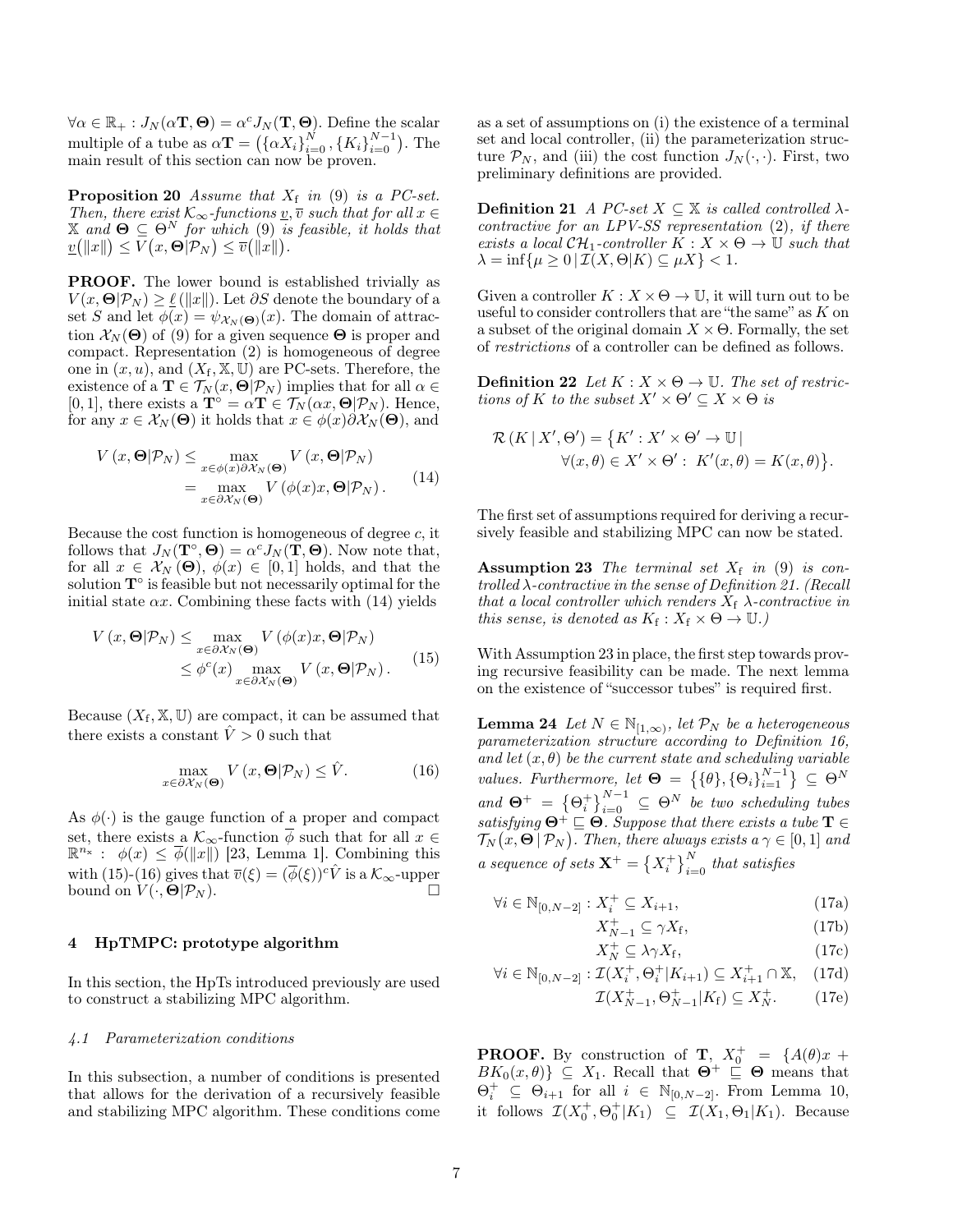$\mathcal{I}(X_1, \Theta_1 | K_1) \subseteq X_2 \cap \mathbb{X}$ , there exists a  $X_1^+ \subseteq X_2$  such that  $\mathcal{I}(X_0^+,\Theta_0^+|K_1) \subseteq X_1^+ \cap \mathbb{X}$ . Repeating this argument for all subsequent time instances  $i \in \mathbb{N}_{[1,N-2]}$ yields the existence of a sequence satisfying (17a) and (17d). Next, let  $\gamma = \inf \{ \gamma' \geq 0 \, | \, X_N \subseteq \gamma' X_f \}.$ By construction,  $X_N \subseteq X_f$ , therefore  $\gamma \in [0,1]$ . It was previously shown that  $X_{N-2}^+ \subseteq X_{N-1}$ . Thus,  $\mathcal{I}(X_{N-2}^+, \Theta_{N-2}^+ | K_{N-1}) \subseteq X_N \subseteq \gamma X_f$ , giving (17b). Homogeneity of (2) combined with Assumption 23 imply that for all  $\gamma \in [0, 1]$  the inclusion  $\mathcal{I}(\gamma X_f, \Theta | K_f) \subseteq \lambda \gamma X_f$ holds. Because  $X_{N-1}^+ \subseteq \gamma X_f$  and  $\Theta_{N-1}^+ \subseteq \Theta$ , this yields  $(17c)$  and  $(17e)$ , completing the proof.  $\Box$ 

Lemma 24 establishes the existence of a successor tube that satisfies certain properties, but without constructing one. As apparent from the proof, a sequence  $X^+$  that satisfies the stronger condition  $X_{N-1}^{\perp} \subseteq X_N^+ \subseteq \gamma X_f$  instead of just (17b) exists. However, for proving recursive feasibility and stability, condition (17b) is sufficient and less restrictive in terms of the permissible designs of  $\mathcal{P}_N$ .

Remark 25 Two particular constructions of the sequence  $X^+$  from Lemma 24 are the following. First, it is possible to set " $\subseteq$ " in (17d)-(17e) to "=": then, conditions (17a)-(17c) are directly implied. Second, it is also possible to replace inclusion with equality in (17a)-(17c) which, in turn, implies the satisfaction of  $(17d)-(17e)$ . This second option is analogous to "shifting the sequence" in standard MPC. In this paper, both constructions will be used to prove recursive feasibility of the heterogeneous parameterization that will be proposed in Section 5.2.

Under the condition that a feasible tube  $T$  exists, Lemma 24 established the existence of a successor tube  $T^+$ , but without considering if  $T^+$  can be parameterized in the structure  $\mathcal{P}_N$ . To ensure that this is the case, the following set of assumptions is invoked.

Assumption 26 Suppose that the hypotheses of Lemma 24 hold true. Assume that  $\mathcal{P}_N$  is designed such that at least one of the possible sequences  $X^+$  fulfilling (17) satisfies the following conditions:

- (i) For all  $i \in \mathbb{N}_{[0,N]}$ , there exists a  $p_i^{x+} \in \mathbb{P}^x(i)$  with  $P^{\rm x}\left(p_i^{\rm x+}\,|\,i\right)=X_i^+.$
- (ii) For all  $i \in \mathbb{N}_{[1,N-2]}$ , there exists a  $p_i^{k+} \in \mathbb{P}^k(i)$  such that  $P^k(p_i^{k+} | i) \in \mathcal{R}(K_{i+1} | X_i^+, \Theta_i^+).$
- (iii) There exists a  $p_{N-1}^{k+} \in \mathbb{P}(N-1)$  such that  $P^{\rm k}\left(p_{N-1}^{\rm k+}\,|\,N-1\right)\in\mathcal{R}\left(K_{\rm f}\,|\,X_{N-1}^+,\Theta_{N-1}^+\right).$

In Assumption 26, it can be argued that conditions (ii)-(iii) could be replaced by  $P^k (p_i^{k+} | i) = K_{i+1}$  and  $P^{\rm k}(p_{N-1}^{\rm k+}|N-1) = K_{\rm f}$ , respectively. This is, however, more restrictive. Suppose for instance that, for

some *i*,  $X_i$  is a set with 2 vertices and  $X_{i+1}$  is a structurally different set with 4 vertices (this exact situation occurs, e.g., in the "scenario"-parameterization introduced later). If the corresponding controllers  $(K_i, K_{i+1})$ are parameterized as vertex controllers on these sets, then  $\mathbb{P}^{\mathbf{k}}(i)$  is a set in dimension  $2n_{\mathbf{u}}$  whereas  $\mathbb{P}^{\mathbf{k}}(i+1)$ is a set in dimension  $4n_u$ . It is therefore clearly impossible to find a parameter  $p_i^k \in \mathbb{P}(i)$  such that  $P^{\rm k}(p_i^{\rm k+} \mid i) = K_i^+ = K_{i+1}$ . In contrast, a parameter  $p_i^k \in \mathbb{P}(i)$  could exist such that  $P^k (p_i^{k+} | i)$  is a controller  $K_i^+$  that produces the same control inputs as  $K_{i+1}$  for arguments from the subset  $X_i^+ \subseteq X_{i+1}$ . This is precisely the less restrictive condition which, in Assumption 26, is captured formally in terms of sets of restrictions  $\mathcal{R}(\cdot|\cdot,\cdot)$ .

With Assumption 26 in place, it is already possible to establish recursive feasibility of an MPC based on (9). The proof is given together with the proof of closed-loop stability in the proof of Theorem 29. However, for the stability proof, the following set of assumptions on the cost and value function is needed first.

**Assumption 27** Let  $K : X \times \Theta \rightarrow \mathbb{U}$  be a controller and assume the following properties:

- (i) There exist  $\mathcal{K}_{\infty}$ -functions  $\underline{F}, \overline{F}$  such that for all  $X \subseteq X_f$ ,  $\underline{F}(d_H^0(X)) \leq F(X) \leq \overline{F}(d_H^0(X)).$
- (ii) Let  $K_f : \overline{X}_f \times \Theta \to \overline{\mathbb{U}}$  be the local controller from Assumption 23. Then, for all  $X \subseteq X_f$ , it holds that  $F(\mathcal{I}(X,\Theta|K_{\mathrm{f}})) - F(X) \leq -\ell(X,K_{\mathrm{f}},\Theta).$
- (iii) For any set  $X \subseteq X_f$  and any subset  $X' \subseteq X$ ,  $F(X') \leq F(X)$ . Further, let  $\gamma \in [0,1]$  be the infimal  $\gamma$  such that  $X \subseteq \gamma X_f$ . Then,  $F(X) = F(\gamma X_f)$ .
- (iv) There exist  $\mathcal{K}_{\infty}$ -functions  $\underline{v}, \overline{v}$  such that for all  $x \in$  $\mathbb{R}^{n_{\mathbf{x}}}$  and  $\boldsymbol{\Theta} \subseteq \overset{\sim}{\Theta}^N$  for which (9) is feasible, it holds  $\underline{v}(\Vert x \Vert) \leq V(x, \Theta | \mathcal{P}_N) \leq \overline{v}(\Vert x \Vert).$

Assumptions 27.(i)-(ii) can be seen as "set-based versions" of the standard set of assumptions on the terminal set and cost in nominal MPC [36]. A construction for the terminal cost is provided, together with an implementable tube parameterization that satisfies Assumption 26, in Section 5. From Definition 22 and Proposition 18.(i), the next result follows:

Corollary 28 For all subsets  $X' \times \Theta' \subseteq X \times \Theta$ , it holds that  $\ell(X', K, \Theta') = \ell(X', K', \Theta') \leq \ell(X, K, \Theta)$  for any  $K' \in \mathcal{R}(K|X',\Theta').$ 

## 4.2 Main result

The complete receding-horizon heterogeneously parameterized TMPC algorithm is given in Algorithm 1. In Step 4 of the algorithm, a scheduling tube containing the possible future trajectories of the scheduling variables is constructed. Examples of possible constructions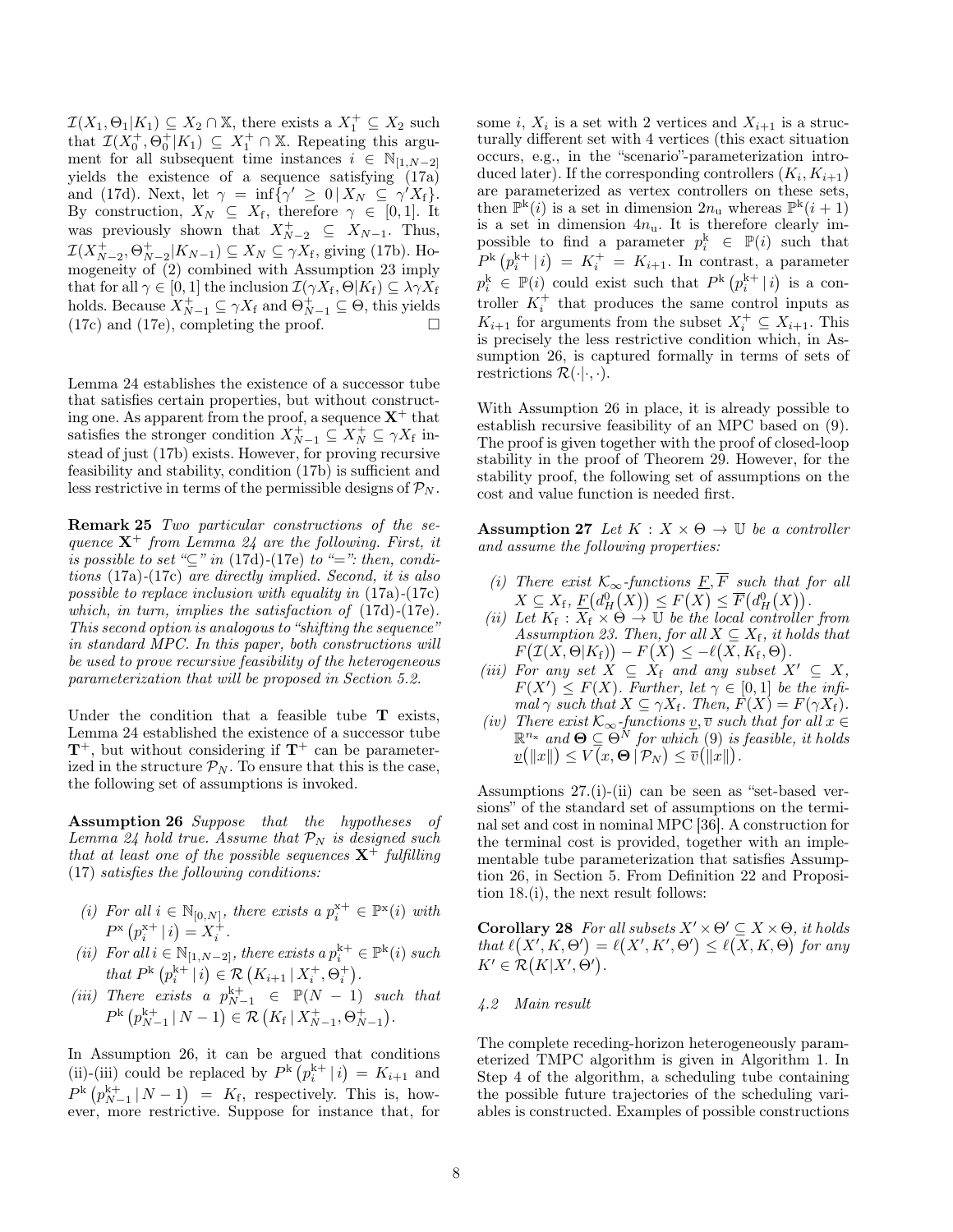were described in Section 2.3. In the next theorem, the main properties of Algorithm 1 are proven. For brevity and consistency with previous notation, the time indices  $k$  shown in Algorithm 1 are not explicitly written in the theorem: the notation  $(\Theta, \Theta^+)$  corresponds to  $(\mathbf{\Theta}_k, \mathbf{\Theta}_{k+1})$  in the algorithm.

Algorithm 1 The receding-horizon HpTMPC algorithm. **Require:**  $N \in \mathbb{N}_{[1,\infty)}$  and a structure  $\mathcal{P}_N$ . **Assume:** Step  $\overline{5}$  is feasible at  $k = 0$ , i.e.,  $\mathcal{T}_N(x(0), \bar{\mathbf{\Theta}}_0 | \mathcal{P}_N) \neq \emptyset.$ 1:  $\mathbf{\Theta}_{-1} \leftarrow \Theta^N$ 2:  $k \leftarrow 0$ 3: loop 4: Construct  $\mathbf{\Theta}_k = \left\{ \{ \theta(k) \}, \{ \Theta_{i|k} \}_{i=1}^{N-1} \right\} \subseteq \Theta^N$ such that  $\boldsymbol{\Theta}_k \sqsubseteq \boldsymbol{\Theta}_{k-1}$ 5: Solve (9) to obtain  $\mathbf{T}^* \in \mathcal{T}_N(x(k), \Theta_k | \mathcal{P}_N)$ 6: Apply  $u(k) = K_0^*(x(k), \theta(k)) = u_0^*$  to (2) 7:  $k \leftarrow k + 1$ 8: end loop

Theorem 29 Let the hypotheses of Lemma 24 and Assumptions 26–27 be satisfied. Let  $\mathcal{X}_N(\Theta)$  be the domain of attraction such that for all  $x \in \mathcal{X}_N(\Theta)$ , there exists a solution  $\mathbf{T}^* = \left( \left\{ X_i^* \right\}_{i=0}^N, \left\{ K_i^* \right\}_{i=0}^{N-1} \right) \in \mathcal{T}_N(x, \Theta | \mathcal{P}_N).$ Then, if  $x(k) \in \mathcal{X}_N(\Theta)$ , Algorithm 1 achieves the following properties:

- (i) After applying  $u(k) = K_0^{\star}(x(k), \theta(k))$  to the system, there exists a guaranteed feasible solution  $\mathbf{T}^+ \in \mathcal{T}_N(x(k+1), \mathbf{\Theta}^+ | \mathcal{P}_N).$
- (ii) The system  $(2)$  in closed-loop with the controller defined by (9) is regionally asymptotically stable on  $\mathcal{X}_N(\boldsymbol{\Theta}).$

PROOF. *Proof of (i)*. From Definition 22, it follows that for any controller  $K : X \times \Theta \to \mathbb{U}$  and for arbitrary subsets  $(X' \times \Theta') \subseteq (X \times \Theta)$ , we have that for all  $K' \in$  $\mathcal{R}(K | X', \Theta')$  there holds  $\mathcal{I}(X', \Theta'|K') = \mathcal{I}(X', \Theta'|K)$ . Thus, with the sequence  $\mathbf{X}^+ = \left\{X_i^+\right\}_{i=0}^N$  that is shown to exist in Lemma 24, it is possible to associate a sequence of restricted controllers  $\mathbf{K}^{+} = \left\{K_{i}^{+}\right\}_{i=0}^{N-1}$  where

$$
\forall i \in \mathbb{N}_{[0,N-2]} : K_i^+ \in \mathcal{R} \left( K_{i+1}^* \, | \, X_i^+, \Theta_i^+ \right),
$$
  

$$
K_{N-1}^+ \in \mathcal{R} \left( K_f \, | \, X_{N-1}^+, \Theta_{N-1}^+ \right).
$$

Then,  $\mathbf{T}^+ = (\mathbf{X}^+, \mathbf{K}^+)$  satisfies the initial condition and terminal constraints and Condition (i) of Definition 15. By Assumption 26, there exists a selection of  $X^+$  such that, under the given parameterization structure  $\mathcal{P}_N$ , conditions (ii)-(iii) of Definition 15 are also satisfied. Therefore, there exists a  $\mathbf{T}^+ \in \mathcal{T}_N(x(k+1), \Theta^+ | \mathcal{P}_N)$ .

Proof of (ii). The standard approach to show that the value function of (9) is a Lyapunov function for the closed-loop system is used. Recall that  $T^*$  =  $\left(\left\{X_i^{\star}\right\}_{i=0}^N, \left\{K_i^{\star}\right\}_{i=0}^{N-1}\right) \in \mathcal{T}_N(x(k), \Theta | \mathcal{P}_N)$  was the tube synthesized at the initial time instant  $k$ . Introduce  $\Delta V_k = V(x(k+1), \Theta^+ | \mathcal{P}_N) - V(x(k), \Theta | \mathcal{P}_N)$ . Then

$$
\Delta V_k \leq J_N \left( \mathbf{T}^+, \Theta^+ \right) - J_N \left( \mathbf{T}^*, \Theta \right)
$$
  
= 
$$
\sum_{i=0}^{N-1} \ell \left( X_i^+, K_i^+, \Theta_i^+ \right) - \sum_{i=0}^{N-1} \ell \left( X_i^*, K_i^*, \Theta_i \right)
$$
  
+ 
$$
F \left( X_N^+ \right) - F \left( X_N^* \right). \quad (18)
$$

Using (17a)-(17c),  $\mathbf{\Theta}^+ \sqsubseteq \mathbf{\Theta}$ , and Proposition 18.(i):

$$
\sum_{i=0}^{N-1} \ell\left(X_i^+, K_i^+, \Theta_i^+\right) \le \sum_{i=1}^{N-1} \ell\left(X_i^*, K_i^*, \Theta_i\right) + \ell\left(X_{N-1}^+, K_{N-1}^+, \Theta_{N-1}^+\right)
$$

.

Substituting this in (18) yields

$$
\Delta V_k \leq \sum_{i=1}^{N-1} \ell\left(X_i^\star, K_i^\star, \Theta_i\right) + \ell\left(X_{N-1}^+, K_{N-1}^+, \Theta_{N-1}^+\right) \n- \sum_{i=0}^{N-1} \ell\left(X_i^\star, K_i^\star, \Theta_i\right) + F\left(X_N^+\right) - F\left(X_N^\star\right) \n= -\ell\left(X_0^\star, K_0^\star, \Theta_0\right) + \ell\left(X_{N-1}^+, K_{N-1}^+, \Theta_{N-1}^+\right) \n+ F\left(X_N^+\right) - F\left(X_N^\star\right). \tag{19}
$$

It is known that both  $X_{N-1}^+ \subseteq \gamma X_f$  and  $X_N^* \subseteq \gamma X_f$ , so  $K_{N-1}^+ \in \mathcal{R}(K_f | X_{N-1}^+, \Theta_{N-1}^+) \subseteq \mathcal{R}(K_f | \gamma X_f, \Theta_{N-1}^+).$ Invoking Proposition 18.(i) then gives

$$
\ell(X_{N-1}^+, K_{N-1}^+, \Theta_{N-1}^+) \le \ell(\gamma X_{\mathrm{f}}, K_{\mathrm{f}}, \Theta_{N-1}^+).
$$

Assumption 27.(iii) yields  $F(X_N^{\star}) = F(\gamma X_f)$  and since  $X_N^+ \subseteq \lambda \gamma X_f$ , also  $F(X_N^+) \leq F(\lambda \gamma X_f) =$  $F(\mathcal{I}(\gamma X_f, \Theta | K_f))$ . Making the appropriate substitutions in (19) leads to

$$
\Delta V_k \le -\ell \left( X_0^\star, K_0^\star, \Theta_0 \right) + \ell \left( \gamma X_{\rm f}, K_{\rm f}, \Theta_{N-1}^+ \right) + F \left( \mathcal{I}(\gamma X_{\rm f}, \Theta | K_{\rm f}) \right) - F \left( \gamma X_{\rm f} \right),
$$

and using that  $\Theta_{N-1}^+ \subseteq \Theta$  subsequently gives

$$
\Delta V_k \le -\ell \left( X_0^\star, K_0^\star, \Theta_0 \right) + \ell \left( \gamma X_f, K_f, \Theta \right) + F \left( \mathcal{I}(\gamma X_f, \Theta | K_f) \right) - F \left( \gamma X_f \right).
$$

From Proposition 18.(ii) and Assumption 27.(ii) it follows finally that

$$
\Delta V_k \le -\ell \left( X_0^\star, K_0^\star, \Theta_0 \right) \le -\underline{\ell} \left( d_H^0 \left( X_0^\star \right) \right) = -\underline{\ell} \left( \left\| x(k) \right\| \right).
$$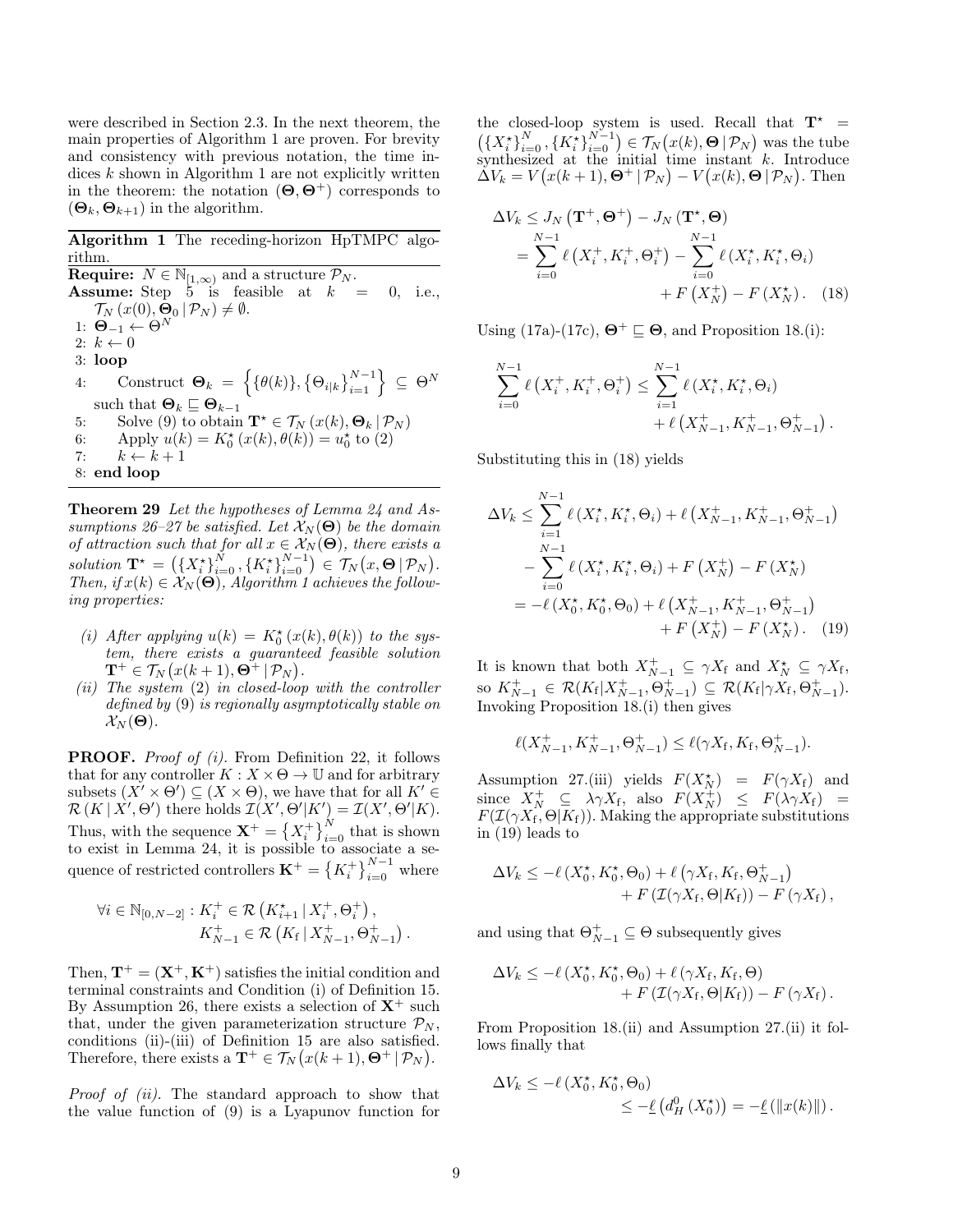This, with Assumption 27.(iv), is sufficient to conclude that  $V(\cdot, \cdot | \mathcal{P}_N)$  is a regional Lyapunov function on  $\mathcal{X}_N(\Theta)$  in the sense of Definition 4. By Lemma 5, this implies that the origin is a regionally asymptotically stable equilibrium of the closed-loop system.  $\Box$ 

#### 5 HpTMPC: tractable parameterizations

In this section, implementable constructions of a terminal cost and tube parameterization are proposed, that satisfy the conditions under which the HpTMPC approach was shown to be recursively feasible and asymptotically stabilizing in Section 4.

#### 5.1 The HpT terminal cost

This subsection proposes a terminal cost function such that Assumption 27 is satisfied, giving a stabilizing MPC according to Theorem 29. Using Definition 1, the terminal cost is defined in terms of the set-gauge  $\Psi_{X_f}(\cdot)$  as

$$
F(X) = \frac{\bar{\ell}}{1 - \lambda^c} \Psi_{X_{\mathrm{f}}}^c(X), \qquad (20)
$$

where c has the same value as in (13),  $X_f$  and  $\lambda$  are according to Assumption 23, and where

$$
\bar{\ell} = \ell\left(X_{\rm f}, K_{\rm f}, \Theta\right) \tag{21}
$$

is a constant. In the next proposition, it is shown that the cost functions (13) and (20) satisfy Assumption 27, and therefore lead to a stable closed-loop system.

Proposition 30 The stage and terminal cost (20) together satisfy Assumptions  $27.(i)-(iii)$ . Furthermore, the value function  $V(\cdot, \cdot | \mathcal{P}_N)$  is  $\mathcal{K}_{\infty}$ -bounded in the sense of Assumption 27.(iv).

PROOF. Satisfaction of Assumption 27.(i). Because (20) is simply the set-gauge function of the PC-set  $X_f$ raised to the power  $c \geq 1$  and multiplied with a constant scalar factor, this property follows directly from the existence of the bounds  $s_{\psi}, \bar{s}_{\psi}$  stated in Lemma 1 of [23].

Satisfaction of Assumption 27.(ii). By  $\lambda$ -contractivity of  $X_f$  (Assumption 23.(i)),  $\Psi_{X_f}(\mathcal{I}(X,\Theta|K_f)) \leq \lambda \Psi_{X_f}(X)$ . Also, because of the homogeneity of  $K_f$  (Assumption  $23$ .(ii)), the stage cost  $(13)$  is positively homogeneous of degree c in the sense that for any  $X \subseteq X_f$ ,

$$
\ell(X, K_f, \Theta) \leq \ell(\Psi_{X_f}(X) X_f, K_f, \Theta) \n= \Psi_{X_f}^c(X) \underbrace{\ell(X_f, K_f, \Theta)}_{\bar{\ell}}.
$$

Thus we have the inequality

$$
F(\mathcal{I}(X,\Theta|K_{\mathrm{f}})) - F(X)
$$
  
= 
$$
\frac{\bar{\ell}}{1 - \lambda^{c}} (\Psi_{X_{\mathrm{f}}}^{c}(\mathcal{I}(X,\Theta|K_{\mathrm{f}})) - \Psi_{X_{\mathrm{f}}}^{c}(X))
$$
  

$$
\leq \frac{\bar{\ell}}{1 - \lambda^{c}} (\lambda^{c} \Psi_{X_{\mathrm{f}}}^{c}(X) - \Psi_{X_{\mathrm{f}}}^{c}(X))
$$
  
= 
$$
-\bar{\ell} \Psi_{X_{\mathrm{f}}}^{c}(X) \leq -\ell(X, K_{\mathrm{f}}, \Theta).
$$

Satisfaction of Assumption 27.(iii). This property is immediate from the definition of  $\Psi_{X_{\mathrm{f}}}(\cdot)$ , see Definition 1.

Satisfaction of Assumption  $27.(iv)$ . Under the three properties proven above, this property has already been proven in Proposition 20.

## 5.2 The HpT-SF parameterization

In this subsection, one possible design of the parameterization structure  $\mathcal{P}_N$  that satisfies Assumption 26 is proposed. As a preliminary, the following definition of convex multipliers is introduced. This can be used to compactly describe vertex control laws later.

**Definition 31** Let  $W = \text{convh}\left\{\bar{w}^1, \ldots, \bar{w}^{q_w}\right\} \subset \mathbb{R}^n$ . Then convm  $(\cdot|W): W \to \mathbb{R}^{q_w}_+$  is the function

$$
\text{convm}(w|W) = \arg \inf_{\eta \in \mathbb{R}_+^{q_w}} \left\{ \|\eta\| \left| \sum_{i=1}^{q_w} \eta_i \bar{w}^i = w, \sum_{i=1}^{q_w} \eta_i = 1 \right\} \right\}
$$

.

In general the multipliers  $\eta$  are non-unique, but in Definition 31 a unique choice is made by minimizing the norm  $\|\eta\|$ . Define a "vertex control" policy as follows:

**Definition 32** Let  $X = \text{convh}\left\{\bar{x}^1, \ldots, \bar{x}^{q_x}\right\} \subset \mathbb{R}^{n_x}$ and, likewise, let  $\Theta = \text{convh} \{ \bar{\theta}^1, \ldots, \bar{\theta}^{q_\theta} \}$ . Let

$$
p^k = \left(u^{(1,1)}, \ldots, u^{(q_x,1)}, \ldots, u^{(q_x,q_\theta)}\right) \in \mathbb{U}^{q_\theta q_x}
$$

be a list of corresponding control actions. Then vertpol  $(\cdot|X,\Theta)$ : U<sup>qoqx</sup>  $\rightarrow$   $(X \times \Theta \rightarrow \mathbb{U})$  is a secondorder function defined such that

$$
\begin{aligned} \text{vertpol}\left(p^{\mathbf{k}} \,|\, X, \Theta\right)(x, \theta) \\ &= \sum_{i=1}^{q_{\mathbf{x}}} \left[ \text{convm}\left(x | X\right) \right]_i \sum_{j=1}^{q_{\theta}} \left[ \text{convm}\left(\theta | \Theta\right) \right]_j u^{(i,j)}, \end{aligned}
$$

where  $[v]_i$  denotes the *i*-th element of a vector v.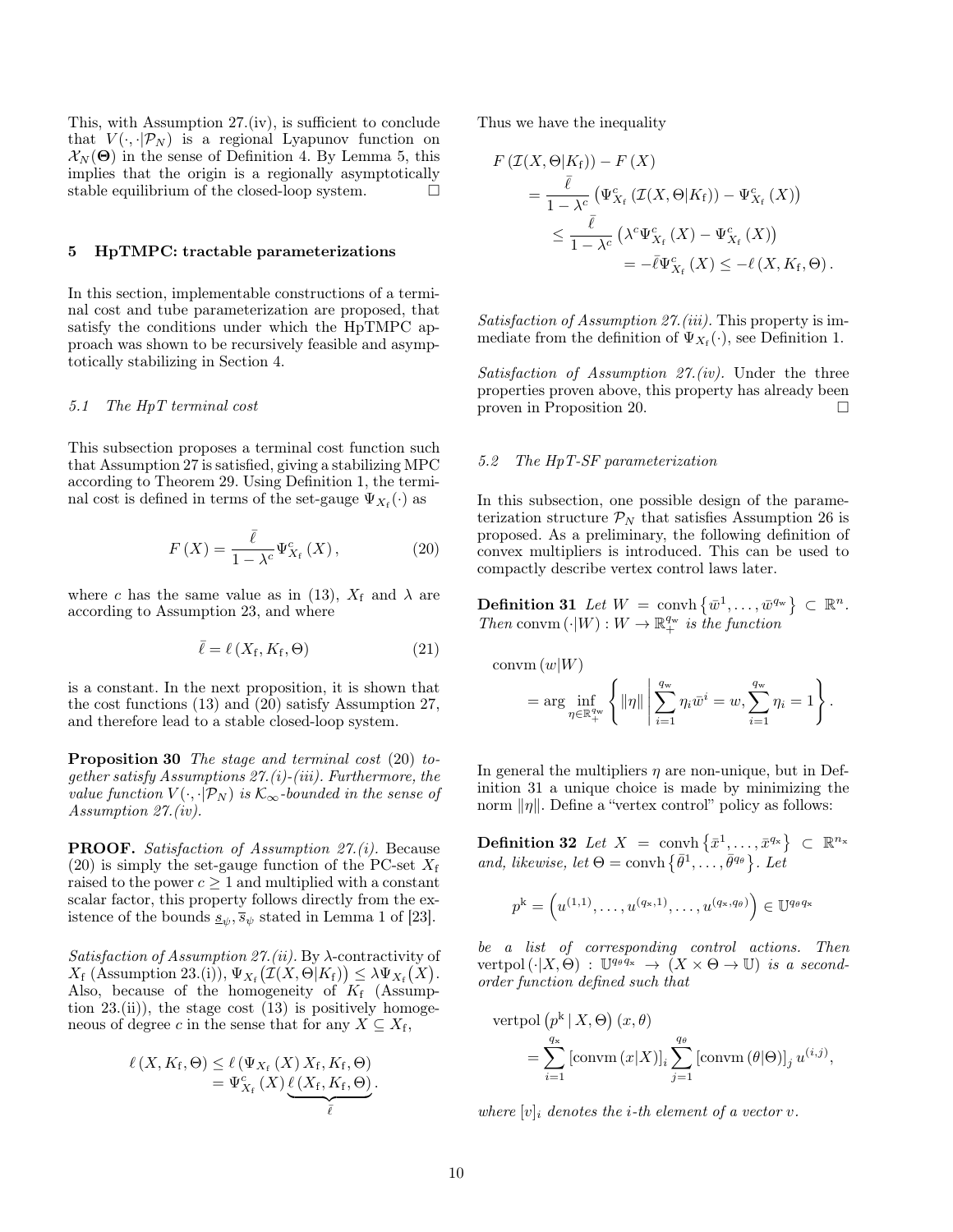To develop an implementable parameterization that leads to a convex finite-dimensional optimization problem (9), non-convex constraints must not arise due to the multiplication of a parameter-dependent input matrix with a controller (i.e., a decision variable) which is dependent on the same scheduling parameter. This is guaranteed by the following assumption.

Assumption 33 Assume that for all k, every set in the scheduling tube constructed in Step 4 of Algorithm 1 is a polytope. Denote  $K_i = P^{\rm k}(p_i^{\rm k}|i)$  for some  $p_i^{\rm k} \in \mathbb{P}(i)$ . Let the elements of  $\Theta$  be partitioned as

$$
\theta = \begin{bmatrix} \tilde{\theta}_1 \\ \tilde{\theta}_2 \end{bmatrix}, \text{ where } \tilde{\theta}_1 \in \tilde{\Theta}_1 \subseteq \mathbb{R}^{n_{\theta 1}}, \ \tilde{\theta}_2 \in \tilde{\Theta}_2 \subseteq \mathbb{R}^{n_{\theta 2}},
$$

where  $n_{\theta 1} + n_{\theta 2} = n_{\theta}$ , and with  $\tilde{\Theta}_1$  and  $\tilde{\Theta}_2$  being the projections of  $\Theta$  onto the first  $n_{\theta_1}$  and last  $n_{\theta_2}$  dimensions respectively. Assume that  $\mathcal{P}_N$  is such that for all  $i \in \mathbb{N}_{[1,N-1]}$  and for all  $(p_i^k, \theta) \in \mathbb{P}(i) \times \Theta$  the product  $B(\theta)K_i(x,\theta)$  equals  $B(\theta)K_i(x,\theta) = B(\tilde{\theta}_1)K_i(x,\tilde{\theta}_2).$ 

Assumption 33 requires that if the input matrix  $B(\cdot)$  of the LPV representation depends on a scheduling variable  $\theta_1$ , then the synthesized controllers are independent of  $\theta_1$ . They can, however, depend on any other scheduling variable  $\theta_2$  that is not related to  $B(\cdot)$ .

Remark 34 Two "extreme" possibilities that guarantee satisfaction of Assumption 33 are the following:

- (i)  $B(\cdot)$  in (2) is constant, i.e.,  $\forall \theta \in \Theta : B(\theta) = B$ . (ii) The structure  $P_N$  is such that the controllers  $K_i$ :
- $X_i \times \Theta_i \rightarrow \mathbb{U}$  are independent of  $\theta$ .

If  $B(\cdot)$  is dependent on the scheduling variables  $\theta_1$ , and if it is not possible to make the controller parameterization independent of  $\theta_1$ , Assumption 33 can not be satisfied. In that case, it is an option to expand the system (2) by adding a pre-filter which makes the input matrix of the expanded system parameter-independent [37].

Under Assumption 33, a so-called full scenario tube can be described in the HpT framework of Definition 15.

Definition 35 (HpT-S) A tube  $\mathbf{T} \in \mathcal{T}_N(x, \Theta | \mathcal{P}_N)$  is a scenario tube or HpT-S if  $\forall i \in \mathbb{N}_{[0,N-1]} : X_{i+1} =$  $\mathcal{I}(X_i, \Theta_i | K_i)$  and each  $K_i$  is parameterized as a vertex controller on the set  $X_i \times \Theta_i$ . Let  $q_x(i) = q_\theta^{\max\{0, i-1\}}$  $\int_{\theta}^{\max\{0,i-1\}}$  and  $q_{k}(i) = q_{\theta}^{i}$ . Equivalently, in terms of Definition 15 and under Assumption 33, a tube is called an HpT-S if the parameterization structure  $P_N$  satisfies

(i) For all 
$$
i \in \mathbb{N}_{[0,N]}
$$
, it holds that  $\mathbb{P}^{\mathbf{x}}(i) = \mathbb{R}^{n_{\mathbf{x}}q_{\mathbf{x}}(i)}$ ,  
\n $p_i^{\mathbf{x}} = (\bar{x}_i^1, \dots, \bar{x}_i^{q_{\mathbf{x}}(i)})$ , and  $P^{\mathbf{x}}(p^{\mathbf{x}} | i) = \text{convh }\{p^{\mathbf{x}}\}.$ 

(ii) For all  $i \in \mathbb{N}_{[0,N-1]}$ , it holds that  $\mathbb{P}^k(i) =$  $\mathbb{R}^{n_{\text{u}}q_{\text{k}}(i)},\ p_{i}^{\text{k}}\ =\ \left(\bar{u}_{i}^{1},\ldots,\bar{u}_{i}^{q_{\text{k}}(i)}\right)\!,\ and\ P^{\text{k}}\left(p^{\text{k}}|i\right)\ =$ vertpol  $(p^k | X_i, \Theta_i)$ .

Scenario tubes as alternative solutions for the min-max feedback control problem were proposed in [25,26] for non-linear systems subject to discrete-valued disturbances, for LTI systems subject to additive disturbances in [27,28], and for general uncertain linear systems in [29,30]. An HpT-S is non-conservative, but the number of vertices of the sets  $X_i$  increases exponentially as each set has  $q_{\theta}$  times more vertices than the preceding set. In  $[25,26,38]$ , it is proposed to avoid this growth by assuming that the uncertainty resolves after  $N_0$  prediction steps, at which point the tree stops branching. If this assumption is not met in reality, the scheme loses its feasibility and stability properties. Here the exponential growth is avoided differently: namely, by switching from a scenario parameterization to a parameterization with fixed-complexity cross sections after  $N_0$  prediction steps. In this way, feasibility and stability guarantees are retained under a more realistic handling of the uncertainty. The considered fixed-complexity parameterization is defined next.

**Definition 36 (HpT-F)** A tube  $\mathbf{T} \in \mathcal{T}_N(x, \Theta | \mathcal{P}_N)$  is an HpT-F, if for all  $i \in \mathbb{N}_{[0,N-1]}$ ,  $X_i = z_i \oplus \alpha_i X_f$  where  $\alpha_i \in \mathbb{R}_+$  is the corresponding cross-section scaling and  $z_i \in \mathbb{R}^{n_x}$  is the cross-section center. Equivalently, in terms of Definition 15, a tube is called an HpT-F if the parameterization structure  $\mathcal{P}_N$  satisfies

- (i) For all  $i \in \mathbb{N}_{[0,N]},$  it holds that  $\mathbb{P}^{x}(i) = \mathbb{R}^{1+n_x}$ ,  $p_i^{\rm x} = (z_i, \alpha_i)$ , and  $P^{\rm x}(p^{\rm x} | i) = z \oplus \alpha X_f$ .
- (ii) For  $i \in \mathbb{N}_{[1,N-1]}$ , the sets  $\mathbb{P}^k(i)$  and functions  $P^{\rm k}(\cdot|i)$  are such that if  $\exists p_i^{\rm k} \in \mathbb{P}^{\rm k}(i)$  with  $P^{\rm k}\bigl(p_i^{\rm k}\,|\,i\bigr)=K,\ then\ \exists p_{i-1}^{\rm k}\in\mathbb{P}^{\rm k}(i-1)\ satisfying$  $P^{\rm k}(p_{i-1}^{\rm k} | i-1) = K.$

In the HpT-F, as the cross-sections  $X_i$  are scaled and translated versions of the same set  $X_f$ , it is said that the cross sections are *homothetic* to  $X_f$ . The parameterization of the associated control laws is still allowed to be time-varying along the prediction horizon, i.e., the sets and functions  $(\mathbb{P}^{\mathsf{k}}(\cdot), P(\cdot|\cdot))$  are dependent on *i*. Thus, an HpT-F satisfying 36 is still called "heterogeneous". The condition of Definition 36.(ii) is required to ensure that an HpT-F satisfies Assumption 26.(ii)-(iii), so that it leads to a recursively feasible MPC. In Table 1, some control parameterizations are listed for illustration.

Next, the HpT-S and HpT-F are combined into a single tube. Such a tube which will be called an HpT-SF (where "SF" stands for "scenario/fixed-complexity").

**Definition 37 (HpT-SF)** Let  $N \in \mathbb{N}_{[2,\infty)}$  and  $N_0 \in \mathbb{N}_{[1,N]}$ . A heterogeneously parameterized tube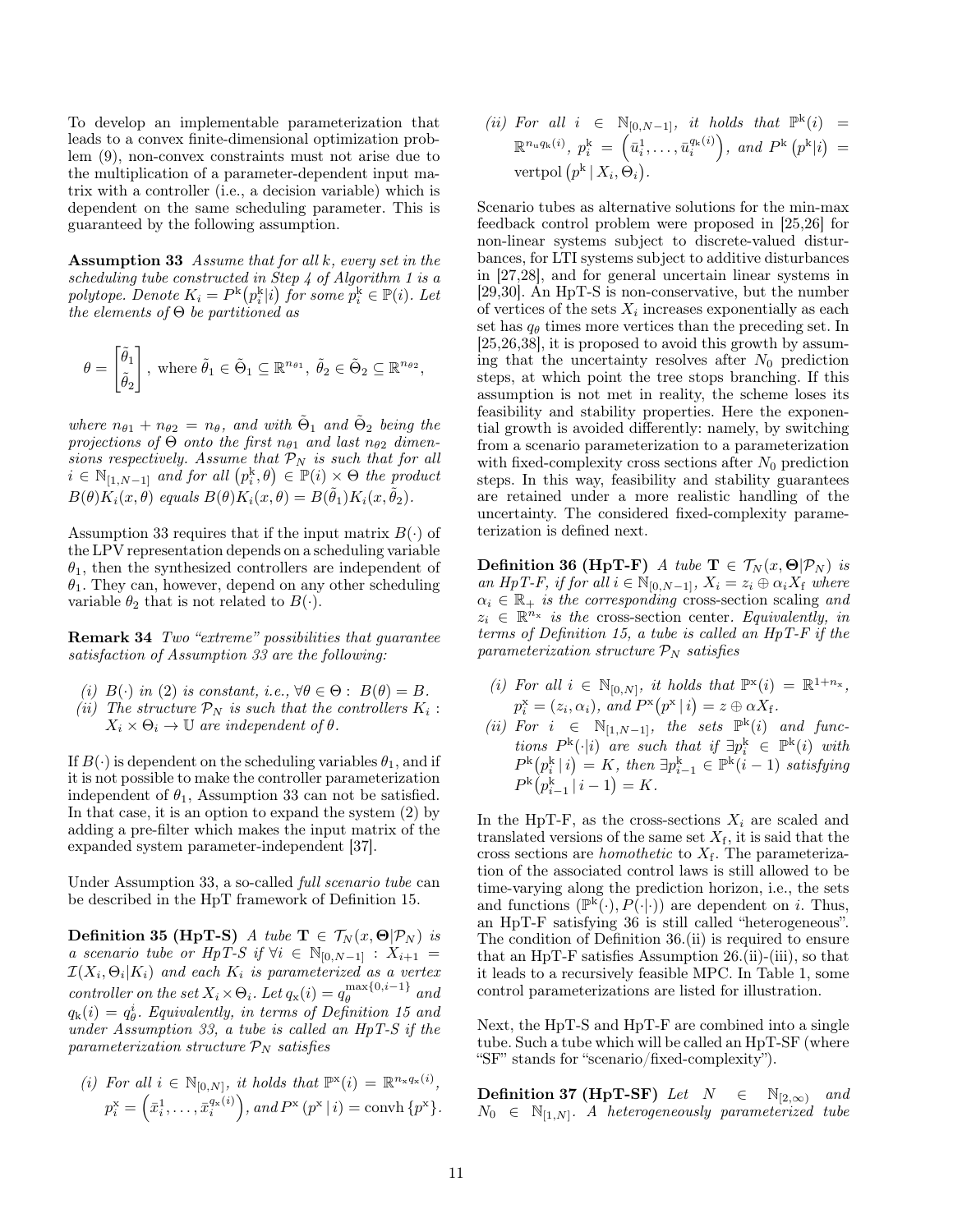|          | Parameterization                                                    | DOF.                     |
|----------|---------------------------------------------------------------------|--------------------------|
|          | $K_i(x, \theta) = c_i + K_f(x - z_i, \theta)$                       |                          |
|          | $K_i(x, \theta) = c_i(\theta) + K_f(x - z_i, \theta)$               | qθ                       |
| 3        | $K_i(x, \theta) = \text{vertpol}(p_i^k   X_i, \Theta_i)(x, \theta)$ | $q_{\theta}q_{\text{f}}$ |
| $\sim$ 1 |                                                                     |                          |

Table 1

Example control parameterizations fitting in the HpT-F framework of Definition 36. One control DOF corresponds to  $n_{\rm u}$  decision variables in the tube synthesis problem, and  $q_f$  is the number of vertices required to represent the set  $X_f$ .

 $\mathbf{T} \in \mathcal{T}_N(x, \mathbf{\Theta} | \mathcal{P}_N)$  satisfying Definition 15 is an HpT-SF, if it can be decomposed as  $\mathbf{T} = (\mathbf{T}^0, \mathbf{T}^1)$  with

$$
\mathbf{T}^{0} = \left( \left\{ X_{i}^{0} \right\}_{i=0}^{N_{0}-1}, \left\{ K_{i}^{0} \right\}_{i=0}^{N_{0}-1} \right),
$$
  

$$
\mathbf{T}^{1} = \left( \left\{ X_{i}^{1} \right\}_{i=N_{0}}^{N}, \left\{ K_{i}^{1} \right\}_{i=N_{0}}^{N-1} \right),
$$
 (22)

where  $\mathbf{T}^0$  is an HpT-S according to Definition 35 and  $\mathbf{T}^1$ is an HpT-F according to Definition 36.

In the above definition, since both sections  $\mathbf{T}^0$  and  $\mathbf{T}^1$ are heterogeneously parameterized according to Definition 15, it follows directly that the same holds for the complete tube  $\mathbf{T} = (\mathbf{T}^0, \mathbf{T}^1)$ . To clarify the concept, a graphical representation of an example HpT-SF is given in Figure 3. For the first prediction time instances, the HpT-S structure is employed. The number of vertices of these cross sections doubles at every prediction step after the first one. Then, at prediction step  $N_0 = 4$ , a transition is made to the HpT-F structure: from this point on, the complexity of the tube cross sections remains constant as they are all homothetic to the same polytope.

The next proposition shows that the HpT-SF prediction structure satisfies Assumption 26, and therefore leads to a recursively feasible MPC as proven in Theorem 29.

Proposition 38 Suppose Assumption 33 is satisfied. Then, the HpT-SF structure of Definition 37 satisfies Assumption 26.(i).

**PROOF.** First, consider the HpT-S part  $T^0$ . In reference to Lemma 24, recall that  $X_0^+ \subseteq X_1$  is a singleton. Applying the first construction of Remark 25 for  $i \in \mathbb{N}_{[0,N_0-1]}$  (and noting that  $\Theta_0^+ = {\theta(k+1)}$ ), gives a sequence  $\{X_i^+\}_{i=0}^{N_0-1}$  where the amount of vertices of the *i*-th set equals  $q_x(i) = q_\theta^{\max\{0, i-1\}}$  $\theta$ . This is in accordance with Definition 35: hence, for all  $i \in \mathbb{N}_{[0,N_0-1]},$  there exists a  $p_i^{x+}: P^x(p_i^{x+} | i) = X_i^+$ . Next, for all  $i \in \mathbb{N}_{[0,N_0-1]}$ , the restricted controllers  $K_i^+ \in \mathcal{R}\left(K_{i+1} | X_i^+, \Theta_i^+\right)$  are the vertex controllers on the sets  $X_i^+$ , which also agrees with Definition 35. Because  $X_i^+ \subseteq X_{i+1}$ , the corresponding vertex control actions in  $p_i^{k+} \in \mathbb{P}(i)$  can be taken as convex combinations of the elements of  $p_{i+1}^k \in \mathbb{P}(i+1)$ . Therefore, for all  $i \in \mathbb{N}_{[0,N_0-1]}$ , the existence of  $p_i^{k+} \in \mathbb{P}^k(i)$  such that  $P(p_i^{k+} | i) = K_i^+$  is guaranteed. Second, consider the HpT-F part  $T^1$ . Applying the second construction of Remark 25 for  $i \in \mathbb{N}_{[N_0,N-1]}$  gives the sequence  $\left\{X_i^+\right\}_{i=N_0}^N$  where  $\left\{X_i^+\right\}_{i=N_0}^{N-2} = \left\{X_i\right\}_{i=N_0+1}^{N-1}$  $X_{N-1}^+ = \gamma X_f$ , and  $X_N^+ = \lambda \gamma X_f$ . Because all sets in  $\left\{X_i^+\right\}_{i=N_0}^N$  can be represented as  $X_i^+ = z_i \oplus \alpha_i X_f$ , it follows immediately from Definition 36 that for all  $i \in \mathbb{N}_{[N_0,N]},$  there exists a  $p_i^{x+}$ :  $P^x(p_i^{x+} | i) = X_i^+$ . From this construction, it also follows that for  $i \in$  $\mathbb{N}_{[N_0,N-2]}, K_i^+ = K_{i+1} \in \mathcal{R}\left(K_{i+1} | X_i^+, \Theta_i^+\right)$  and that  $K_{N-1}^+ \in \mathcal{R}\left(K_f \mid \gamma X_f, \Theta_{N-1}^+\right)$ . Thus, Definition 36 guarantees that, for all  $i \in \mathbb{N}_{[N_0,N-1]}$ , there exist  $p_i^{k+}: P(p_i^{k+} | i) = K_i^+$ . This concludes the proof.  $\Box$ 

The HpT-F part in the HpT-SF structure can be implemented similarly as in [14]. Hence, for fixed  $N_0$ , the number of variables and constraints in the tube synthesis (9) will be in the order of  $O(N)$ . For variable  $N_0$ , the complexity of the tube synthesis problem is in the order  $O(q_\theta^{N_0})$ : a remaining question is how to select  $N_0$ . To obtain the least conservative control law for a given prediction horizon N, one can choose  $N_0 \leq N$  as large as computational resources allow. Another approach is to compare the complexity of an HpT-S of length  $N_0$  with the complexity of an HpT-F of the same length. The last cross-section  $X_{N_0-1}$  of an HpT-S of length  $N_0$  has  $q_\theta^{N_0-2}$ <br>vertices. Then, if the set  $X_f$  from Definition 36 has  $q_f$ vertices, one can select  $N_0$  such that  $q_\theta^{N_0-2} \approx q_f$ , i.e.,

$$
N_0 = \text{round}\left(\frac{\log q_f}{\log q_\theta}\right) + 2. \tag{23}
$$

The value (23) is the approximate value where the complexity—in terms of the number of vertices of the cross sections—of the HpT-S part grows beyond that of the HpT-F part, so that it is advantageous to switch to the HpT-F parameterization after  $N_0$  prediction steps.

Note that the tractable parameterizations in this sections were based on tubes with polytopic cross sections. In the presented framework, it would be possible to develop parameterizations that use ellipsoidal cross sections. Generally, the representation complexity of ellipsoids scales better in the state dimension, but synthesizing ellipsoidal tubes requires solving an semi-definite program (SDP) instead of a linear program (LP).

#### 6 Numerical examples

In this section, two numerical examples are provided to demonstrate the HpTMPC algorithm. It is shown how different choices in the parameterization structure affect properties such as the DOA size and computation time.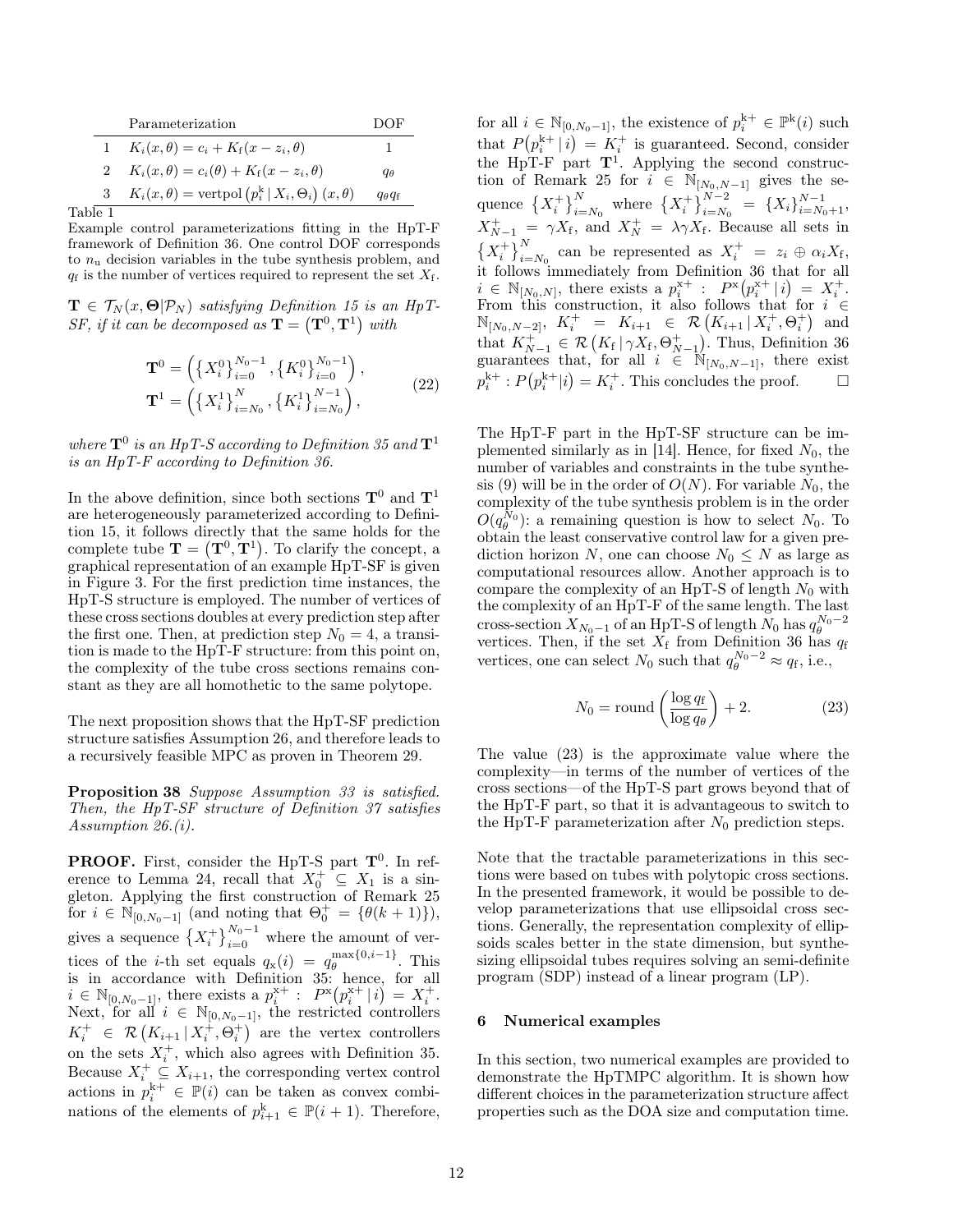

Fig. 3. Example of a HpT-SF prediction structure in a two-dimensional state space  $(N = 6)$ .

#### 6.1 Parameter-varying double integrator

Consider the LPV-SS representation

$$
x(k+1) = \left( \begin{bmatrix} 1 & 1 \\ 0 & 1 \end{bmatrix} + \begin{bmatrix} 0.1 & 0 \\ 0 & 0.1 \end{bmatrix} \theta_1(k) + \begin{bmatrix} 0.5 & 0.5 \\ 0 & 0 \end{bmatrix} \theta_2(k) + \begin{bmatrix} 0.5 & 0.5 \\ 0 & 0 \end{bmatrix} \theta_1(k) \right)
$$

$$
+ \begin{bmatrix} 0 & 0 \\ 0 & 0.2 \end{bmatrix} \theta_3(k) \mathbf{x}(k) + \begin{bmatrix} 0.5 \\ 1 \end{bmatrix} u(k)
$$

with the constraint and scheduling sets given as

$$
\mathbb{X} = \left\{ x \in \mathbb{R}^2 \mid ||x||_{\infty} \le 6 \right\},
$$
  
\n
$$
\mathbb{U} = \left\{ u \in \mathbb{R} \mid |u| \le 1 \right\}, \Theta = \left\{ \theta \in \mathbb{R}^3 \mid ||\theta||_{\infty} \le 1 \right\}.
$$

The set  $\Theta$  is a hypercube in 3 dimensions and therefore has 8 vertices. The purpose of this example is to demonstrate the effect of changing the heterogeneous parameterization structure. Therefore, all other design parameters are kept fixed based on the following choices:

- The prediction horizon is set to  $N = 10$ .
- The scheduling tubes  $\Theta_k \subseteq \Theta^N$  are constructed such that  $\mathbf{\Theta}_k = \{ \{ \hat{\theta}(k) \}, \Theta, \dots, \Theta \}$  for all k. In this way, attention is focused on the effect of changing the heterogeneous parameterization structure, and not on different possible ways of constructing a scheduling tube (see Section 2.3 for some possible constructions).
- The tuning parameters are set to  $Q = I$  and  $R = 1$ .
- The terminal set  $X_f$  is computed to be 0.95contractive with respect to a robust LTI terminal controller  $K_f(x, \theta) = K_f x$ . This set is computed using [39] and is described by 10 vertices. The restriction to an LTI terminal controller in this case yields a set  $X_f$ with a relatively small volume, but also with a relatively low number of vertices. Furthermore, in this example, the relatively small volume of the set allows to illustrate more clearly the effect of the tube parameterization on the DOA of the resulting controllers.
- The maximal "worst-case" DOA is  $\mathcal{X}_N^0 = \mathcal{X}_N^{\max}(\Theta^{\text{worst}})$ where  $\mathbf{\Theta}^{\text{worst}} = \{\Theta, \dots, \Theta\}$ . This corresponds to the largest DOA that can be achieved by any possible controller. It is also computed using [39].

Three tube-based controllers based on different parameterization structures  $P_N$  are compared in terms of the

| Design                | DOA vol. | DOF                                                         |
|-----------------------|----------|-------------------------------------------------------------|
| $1(\mathcal{X}_N^1)$  | 12.5     | $1 + (N - 1)q_{\theta}q_f = 721$                            |
| 2 $(\mathcal{X}_N^2)$ | 7.51     | $N = 10$                                                    |
| $3(\mathcal{X}_N^3)$  | 13.2     | $(1+q_{\theta}+q_{\theta}^2)+3q_{\theta}q_{\text{f}}+4=317$ |
| Table 2               |          |                                                             |

Comparison of the three designs in Example 1. Note  $q_f$  is the number of vertices of the terminal set, to which the tube cross sections in the HpT-F part are homothetic.

achieved DOA and the number of required control DOFs:

- **Design 1**  $(\mathcal{X}_N^1)$  Homothetic tube with vertex controls, i.e., a tube satisfying Definition 36 with control parameterization 3 from Table 1. This is the same as the controller in [14].
- **Design 2**  $(\mathcal{X}_N^2)$  Homothetic tube with "simple" control parameterization, i.e., a tube satisfying Definition 36 with parameterization 1 from Table 1.
- **Design 3**  $(\mathcal{X}_N^3)$  A heterogeneous design, consisting of a scenario tree for the first 3 prediction time instances, a homothetic tube with vertex control parameterization for the next 3 instances, and a homothetic tube with the simple control parameterization 1 of Table 1 for the remaining prediction steps.

The realized DOAs for the three designs were approximated by gridding the state space [3](#page-12-0) and are displayed in Figure 4. These DOAs are all computed with respect to a scheduling tube  $\Theta^{\text{worst}} = \{\Theta, \ldots, \Theta\}$ . The associated set volumes and the number of control DOF are displayed in Table 2. Closed-loop trajectories for an initial state at which all the designs are feasible is shown in Figure 5. The scheduling trajectory was a randomly timevarying signal generated by drawing, at each instant  $k$ , a value  $\theta(k)$  uniformly from  $\Theta$ . For this initial state, the closed-loop inputs are slightly different, but the resulting state trajectories are virtually indistinguishable.

For illustration of the resulting computational complexity of the different designs, a summary of the computation times for the closed-loop simulations is given in Table 3. Note that Design 2 has only 10 DOF, but that the complexity of the tube synthesis problem is dominated by the number of constraints necessary to verify

<span id="page-12-0"></span><sup>3</sup> Exact computation of the DOAs using multi-parametric linear programming is intractable given the sizes of the LPs.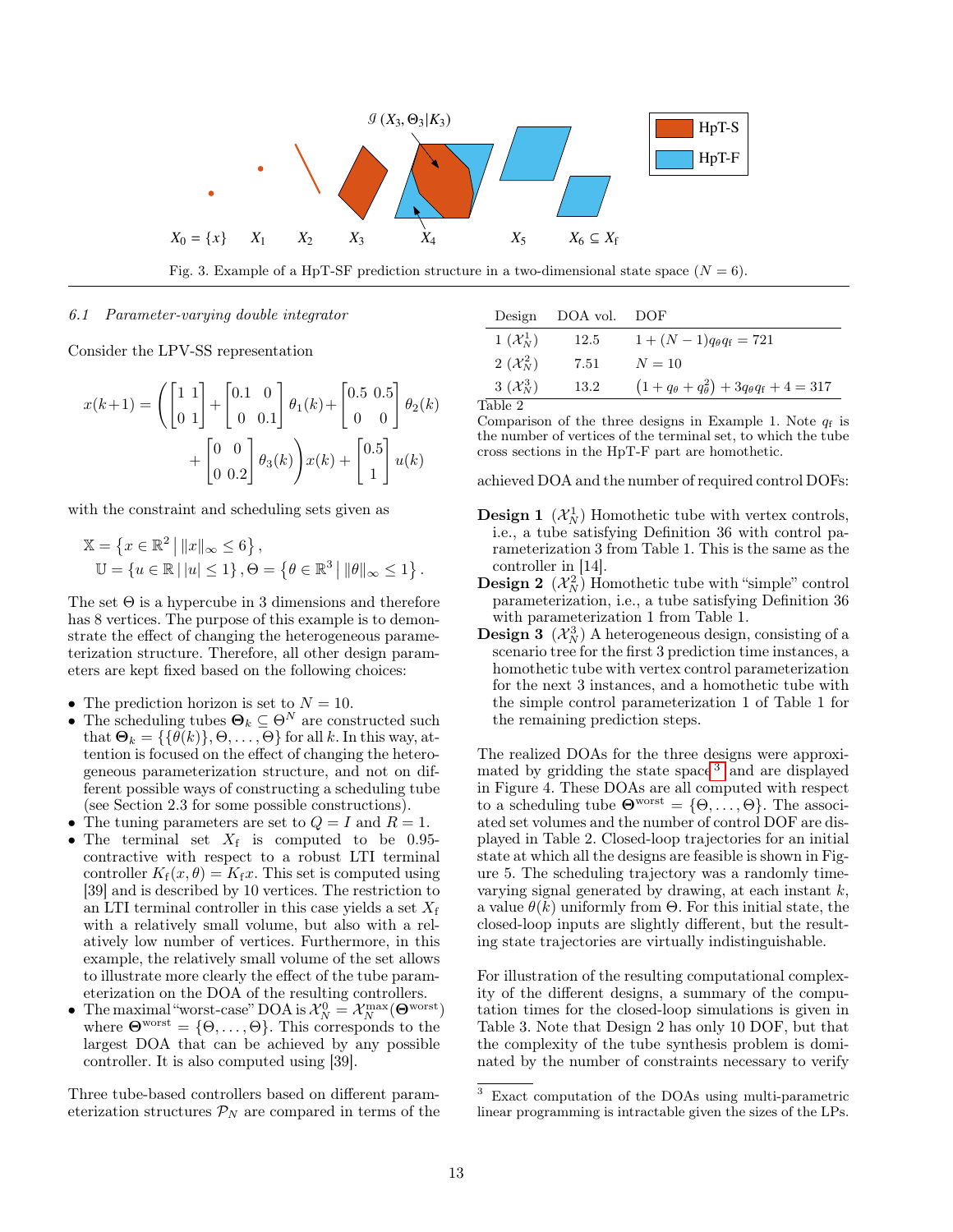

Fig. 4. Realized (estimated) DOAs for the three designs in Example 1. Here,  $\mathcal{X}_N^0 = \mathcal{X}_N^{\max}(\mathbf{\Theta}^{\text{worst}})$ , whereas  $\mathcal{X}_N^i$  is the DOA corresponding to Design i for  $i \in \{1, 2, 3\}.$ 



Fig. 5. Illustrative closed loop trajectories in Example 1.

the tube set inclusions in that case. The simulations were executed on a computer with a Intel Core i7-4790 processor at 3.60 GHz and 8 GB RAM, with Gurobi 7.0.2 being the LP solver.

Out of the three compared designs, the heterogeneously parameterized controller achieves the largest DOA volume while requiring the lowest average computation time. Therefore, this example has shown that the proposed heterogeneous tube parameterization has the potential of improving the trade-off between computa-

| Design                |    | Avg. time $ ms $ Max. time $ ms $ |
|-----------------------|----|-----------------------------------|
| $1(\mathcal{X}_N^1)$  | 55 | 69                                |
| 2 $(\mathcal{X}_N^2)$ | 42 | 45                                |
| $3(\mathcal{X}_N^3)$  | 37 | 44                                |

Table 3

Solver time per sample in the simulation of Example 1.

tional complexity and control performance.

It is emphasized that the DOAs in this example were computed with respect to all possible initial scheduling values  $\theta \in \Theta$ . For a specific initial scheduling value  $\theta(k)$ , the tube synthesis might also be feasible for initial states outside of these domains. Also, the scheduling tubes were constructed in a "worst-case" sense: whenever knowledge is available to construct refined scheduling tubes  $\Theta \subseteq$  $\Theta^N$  (see Section 2.3), the DOAs can become larger.

# 6.2 Parameter-varying third-order system

Consider a third-order LPV system described by

$$
x(k+1) = \left(I + \tau \begin{bmatrix} 0 & 1 & 0 \\ -0.7\theta_1(k) & -0.4 & 0.2 \\ 0 & -0.3 & -0.1\theta_2(k) \end{bmatrix}\right) x(k)
$$

$$
+ \tau \begin{bmatrix} 0 & 0 & 1 \end{bmatrix}^\top u(k)
$$

and with the constraint and scheduling sets

$$
\mathbb{X} = \left\{ x \in \mathbb{R}^3 \, \middle| \, |x_1| \le 0.5, |x_2| \le 0.1, |x_3| \le 0.2 \right\},\
$$
  

$$
\mathbb{U} = \left\{ u \in \mathbb{R} \, \middle| \, |u| \le 0.2 \right\},\
$$
  

$$
\Theta = \left\{ \theta \in \mathbb{R}^2 \, \middle| \, \theta_1 \in [0.5, 1.5], \theta_2 \in [0.8, 1.2] \right\}.
$$

In what follows, the sampling time is set to  $\tau = 0.36$  s. Similar to the previous example, all design parameters except the parameterization structure are kept fixed:

- The prediction horizon is set to  $N = 8$ .
- The scheduling tubes  $\Theta_k \subseteq \Theta^N$  have been constructed such that  $\mathbf{\Theta}_k = \{\{\theta(k)\}, \Theta, \dots, \Theta\}$  for all k. As in the previous example, this means that attention is focused on the effect of changing the heterogeneous parameterization structure, and not on different possible scheduling tube constructions (see Section 2.3).
- The tuning parameters are set to  $Q = I$  and  $R = 5$ .
- The terminal set  $X_f$  is computed—using [39]—to be 0.98-contractive with respect to an LTI terminal controller  $K_f(x, \theta) = K_f x$ . This set is described by 48 vertices and, equivalently, by 28 hyperplanes.

Now, three tube-based controllers based on different parameterization structures  $P_N$  are compared in terms of the achieved DOA and the number of control DOFs: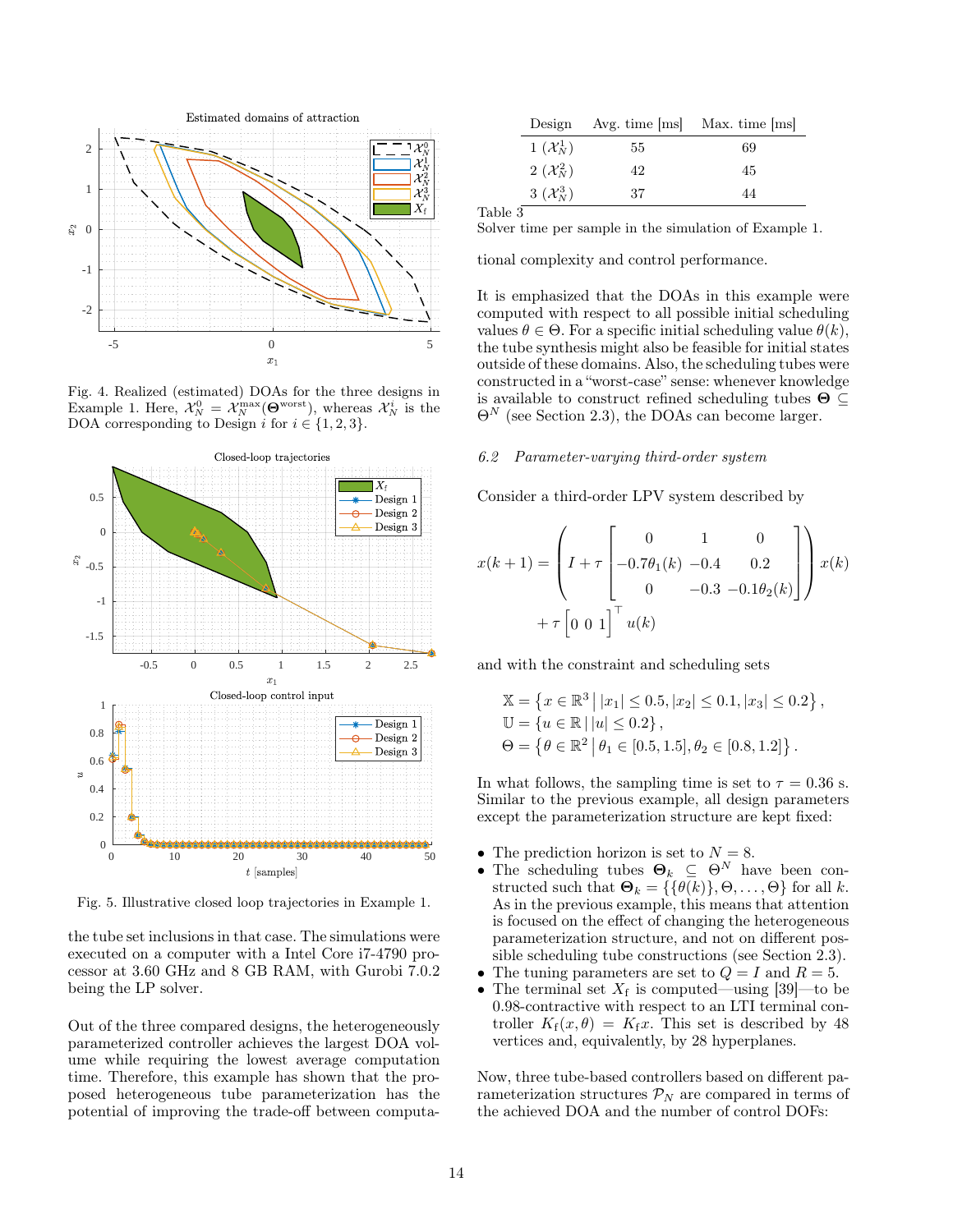

Fig. 6. Realized (estimated) DOAs for the three designs in Example 2: projection on the  $(x_1, x_2)$ -space.

|             | Design DOA vol. DOF                               |                                                                                      |
|-------------|---------------------------------------------------|--------------------------------------------------------------------------------------|
|             |                                                   | $1 (\mathcal{X}_N^1)$ $3.13 \cdot 10^{-3}$ $1 + (N-1)q_\theta q_f = 1345$            |
|             | $2(\mathcal{X}_N^2)$ $2.43 \cdot 10^{-3}$ $N = 8$ |                                                                                      |
|             |                                                   | 3 $(\mathcal{X}_N^3)$ 3.23 $\cdot 10^{-3}$ $(1+q_\theta+q_\theta^2+q_\theta^3)+4=95$ |
| $1 - 1 - 4$ |                                                   |                                                                                      |

Table 4

Comparison of the three designs in Example 2.

| Design               | Avg. time $[ms]$ | Max. time [ms] |
|----------------------|------------------|----------------|
| $1(\mathcal{X}_N^1)$ | 613              | 778            |
| $2(\mathcal{X}_N^2)$ | 310              | 342            |
| $3(\mathcal{X}_N^3)$ | 317              | 360            |

Table 5

- Design 1 Homothetic tube with vertex controls, i.e., a tube satisfying Definition 36 with parameterization 3 from Table 1.
- Design 2 Homothetic tube with "simple" control parameterization, i.e., a tube satisfying Definition 36 with control parameterization 1 from Table 1.
- Design 3 A heterogeneous design, consisting of a scenario tree for the first 4 prediction time instances, and a homothetic tube with the simple control parameterization 1 of Table 1 for the remaining prediction steps.

A projection on the  $(x_1, x_2)$ -space of the estimated DOAs realized by the three designs is shown in Figure 6 (plotting the full three-dimensional sets would be illegible). The volumes of the estimated DOAs and the number of control DOFs are summarized in Table 4. An illustration of the computation times required to solve the tube synthesis problems for the three different designs is given in Table 5. These times were obtained by simulating the closed-loop system with an initial state  $x_0 = \begin{bmatrix} 0.05 & 0 & 0 \end{bmatrix}^\top$ . As remarked before, it should be possible to improve these times by considering a more efficient linear programming implementation.

Out of the compared designs, the heterogeneously pa-

rameterized controller achieves the largest DOA volume, while requiring a computation time that is only slightly higher than the "simple" controller. As in the previous example, this confirms that the heterogeneous tube parameterization proposed in this paper provides an improved trade-off between computational complexity and control performance as measured by the DOA volume.

# 7 Concluding remarks

In this paper, a framework for the construction of MPC schemes for LPV-SS models was developed, based on the construction of so-called heterogeneously parameterized tubes. Possibilities for future research include the extension of the framework to handle LPV models also affected by additive disturbances, the implementation of tube parameterizations based on ellipsoids, and the investigation of algorithmic approaches to systematically design heterogeneous parameterization structures.

#### References

- [1] J. H. Lee and Z. Yu, "Worst-case Formulations of Model Predictive Control for Systems with Bounded Parameters," Automatica, vol. 33, pp. 763–781, 1997.
- [2] J. B. Rawlings and D. Q. Mayne, Model Predictive Control: Theory and Design. Nob Hill Publishing, 2009.
- [3] S. V. Raković, "Robust Model-Predictive Control," in Encyclopedia of Systems and Control. Springer, 2015, pp. 1225–1233.
- [4] Y. Lu and Y. Arkun, "Quasi-Min-Max MPC algorithms for LPV systems," Automatica, vol. 36, pp. 527–540, 2000.
- [5] A. Casavola, D. Famularo, and G. Franzè, "A Feedback Min-Max MPC Algorithm for LPV Systems Subject to Bounded Rates of Change of Parameters," IEEE Transactions on Automatic Control, vol. 47, pp. 1147–1153, 2002.
- [6] A. Casavola, D. Famularo, G. Franzè, and E. Garone, "A dilated MPC control strategy for LPV linear systems," in Proc. of the 2007 European Control Conference, 2007, pp. 460–466.
- [7] A. Casavola, D. Famularo, and G. Franzè, "A predictive control strategy for norm-bounded LPV discrete-time systems with bounded rates of parameter change," Int. J. of Robust and Nonlinear Control, vol. 18, pp. 714–740, 2008.
- [8] P. Zheng, D. Li, Y. Xi, and J. Zhang, "Improved model prediction and RMPC design for LPV systems with bounded parameter changes," Automatica, vol. 49, pp. 3695–3699, 2013.
- [9] M. Bacic, M. Cannon, Y. I. Lee, and B. Kouvaritakis, "General Interpolation in MPC and Its Advantages," IEEE Transactions on Automatic Control, vol. 48, pp. 1092–1096, 2003.
- [10] B. Pluymers, J. A. K. Suykens, and B. De Moor, "Minmax feedback MPC using a time-varying terminal constraint set and comments on "Efficient robust constrained model predictive control with a time-varying terminal constraint set"," Systems & Control Letters, vol. 54, pp. 1143–1148, 2005.

Solver time per sample in the simulation of Example 2.